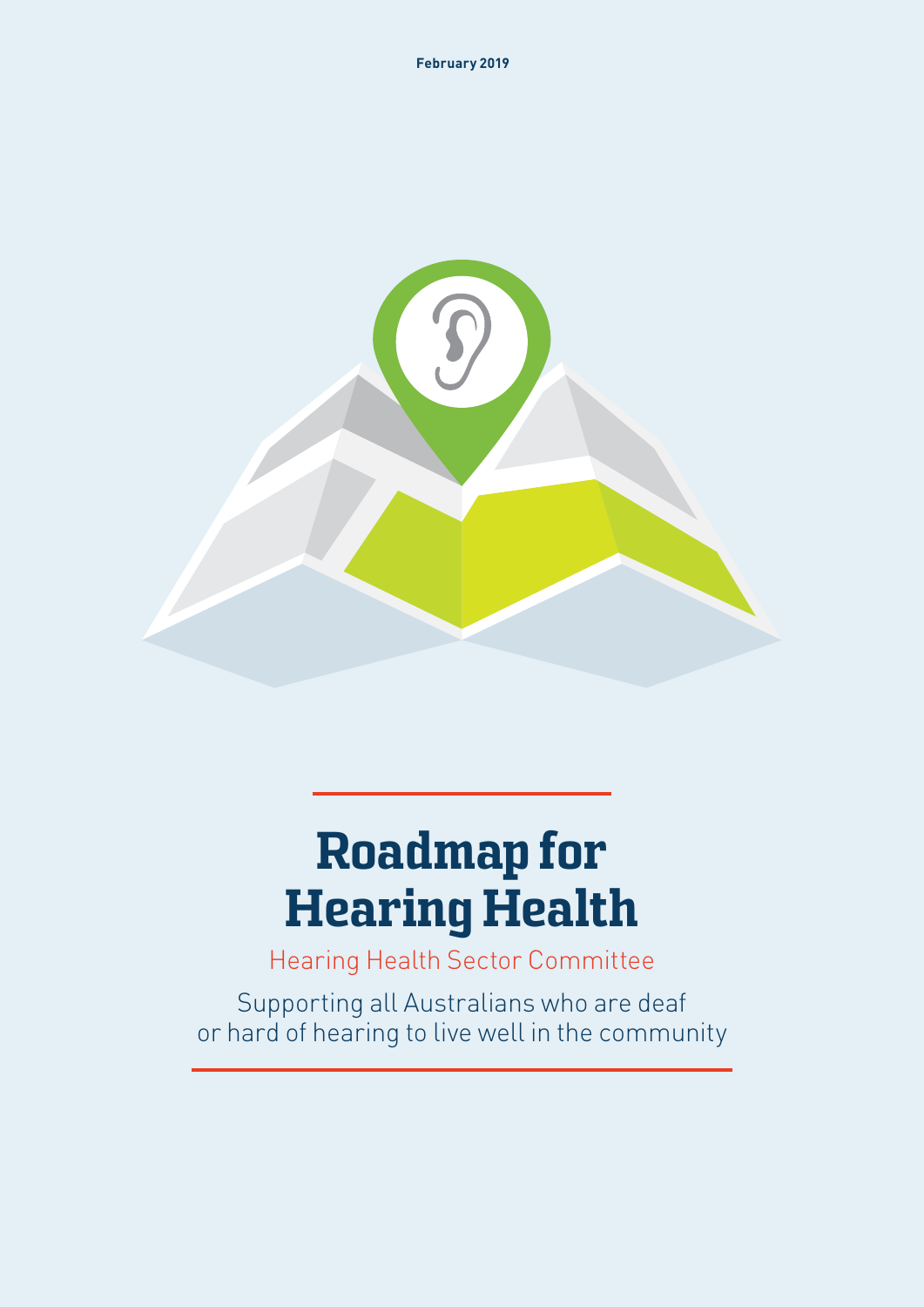## **Foreword**

For Australians raised in a hearing world, the act of listening seems so effortless that is not until they strain to hear that we realise how much we take it for granted, and what a barrier its absence can be. It can come as a surprise to many that an estimated 3.6 million or one in six Australians experience some form of hearing impairment. Hearing is immensely personal, and it is individuals who are the primary participants in managing their physical and mental health and communication needs. These Australians are supported by their families and communities, a professional and commercial sector, and through various public policy initiatives of the Australian Government and State and Territory governments.

Australia's world-leading hearing sector has done much to address this challenge. As noted in the 2017 Parliamentary Inquiry into the Hearing Health and Wellbeing of Australia, "universal newborn screening, the Community Service Obligations (CSO) overseen by Australian Hearing, our voucher scheme for people over 65 to access hearing aids, the determination of the Deaf community, and the incredible work of our medical researchers, health care providers and organisations working with children are world-class."

But we stand at a crossroads. The strategic challenges and opportunities remain significant. Australia has an aging population which will increase demand for hearing services, but government budgets are increasingly stretched. Globalisation and medical and technological advances will improve hearing outcomes, but ensuring equitable access will be critical. The communications revolution continues to offer new ways for the Deaf community to engage with each other and broader society, but keeping up with the speed of change is not easy. Some government-provided hearing services are soon to become part of the National Disability Insurance Scheme (NDIS), but the complexity of transition risks those people least able to navigate the system slipping through the cracks.

The Parliamentary Inquiry followed a range of investigations and identified a number of concerns and opportunities to improve Australia's hearing health and wellbeing. Foremost amongst these is the enduring sense of frustration amongst those Australians experiencing hearing loss that what most other Australians take for granted is not treasured, and the support provided for people who are deaf and hard of hearing is in some cases not adequate to support their full engagement with the community. It is also widely recognised that the country has been failing in providing ear and hearing health care for Aboriginal and Torres Strait Islander children, which has substantial follow-on effects that slow closing the disadvantage gap. Additionally, auditory processing, balance disorders, and other ear health and hearing issues do not receive attention commensurate with their debilitating impacts.

This Roadmap for Hearing Health forms part of the hearing sector's response to this crossroads. The Roadmap has been developed by the Hearing Health Sector Committee, which was established by the Hon Ken Wyatt AM, MP, Minister for Senior Australians and Aged Care and Minister for Indigenous Health, in June 2018. It met four times between July 2018 and January 2019, and hosted two stakeholder forums in September 2018 and February 2019. The Committee thanks Minister Wyatt for his commitment to and vision for the hearing sector, and for the secretariat assistance provided by the Commonwealth Department of Health.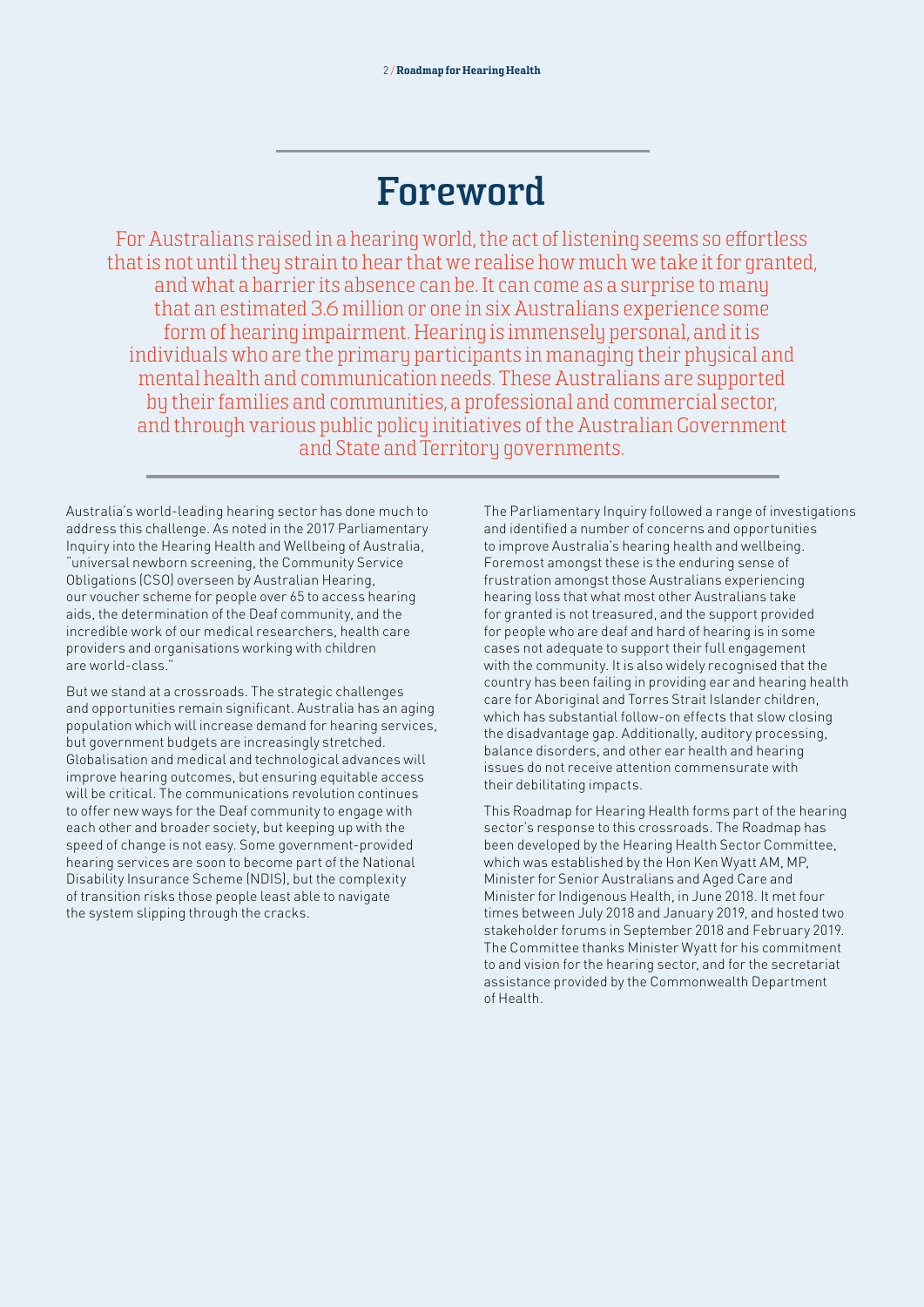The Roadmap reaches significantly beyond health. Not only are the issues and the sector diverse, but government responsibility for hearing issues is across multiple Commonwealth, state and territory agencies — for example, disability services, indigenous affairs, mental health, education, employment, innovation, criminal justice, communications, infrastructure, and social inclusion portfolios — making collaboration and co-design vital.

A roadmap is a way of managing priorities and aspirations across a diverse group of stakeholders, including governments. It aims to establish desired end states and outline reasonable steps to get there.

The span of this task is broad, but the challenge is addressed in the Roadmap through the establishment of six themes or domains. These are: enhancing awareness and inclusion; closing the gap for Aboriginal and Torres Strait Islander ear and hearing health; preventing hearing loss; identifying hearing loss; providing support; and enhancing the sector's workforce.

Within each domain, the Roadmap sets out future directions and priorities for the hearing sector that will lead to short (next two years), medium (three to five years) and long-term (five to seven years) improvements in hearing health for all people in Australia. Where appropriate, the domains reference particular life-stages, research and monitoring needs, and steps towards closing the gap for Aboriginal and Torres Strait Islander people.

Why does Australia need a Roadmap for Hearing Health? So that the diverse partners that make up our hearing sector can come together to discuss and agree on the steps to take us towards our destination — to equitably support all Australians who are deaf or hard of hearing to live well in the community, and to ensure all Australians value their hearing.

#### Hearing Health Sector Committee 2018–2019

#### **Independent Chair: Mr David Tune AO PSM**

**Mr James Battersby**, Hearing Aid Manufacturers and Distributors Association of Australia

**Mr David Brady**, Hear for You

**Prof Harvey Coates AO**, Paediatric ENT Services

**Dr Tony Coles**, Audiology Australia Limited

**Ms Donna Edman**, Hearing Care Industry Association

**Ms Samantha Harkus**, Australian Hearing

**Mr Dig Howitt**, Cochlear Ltd

**A/Prof Kelvin Kong**, Australian Society for Otolaryngology Head and Neck Surgery

**Mr Stephen Logan**, Hearing Business Alliance

**Prof Catherine McMahon**, Hearing CRC

**Mr Kyle Miers**, Deaf Australia

**Mrs Ann Porter AM**, Aussie Deaf Kids

**Mr Adam Redman**, National Hearing Care

**Mr Steve Williamson**, Deafness Forum Australia

**Dr Lisa Studdert**, Department of Health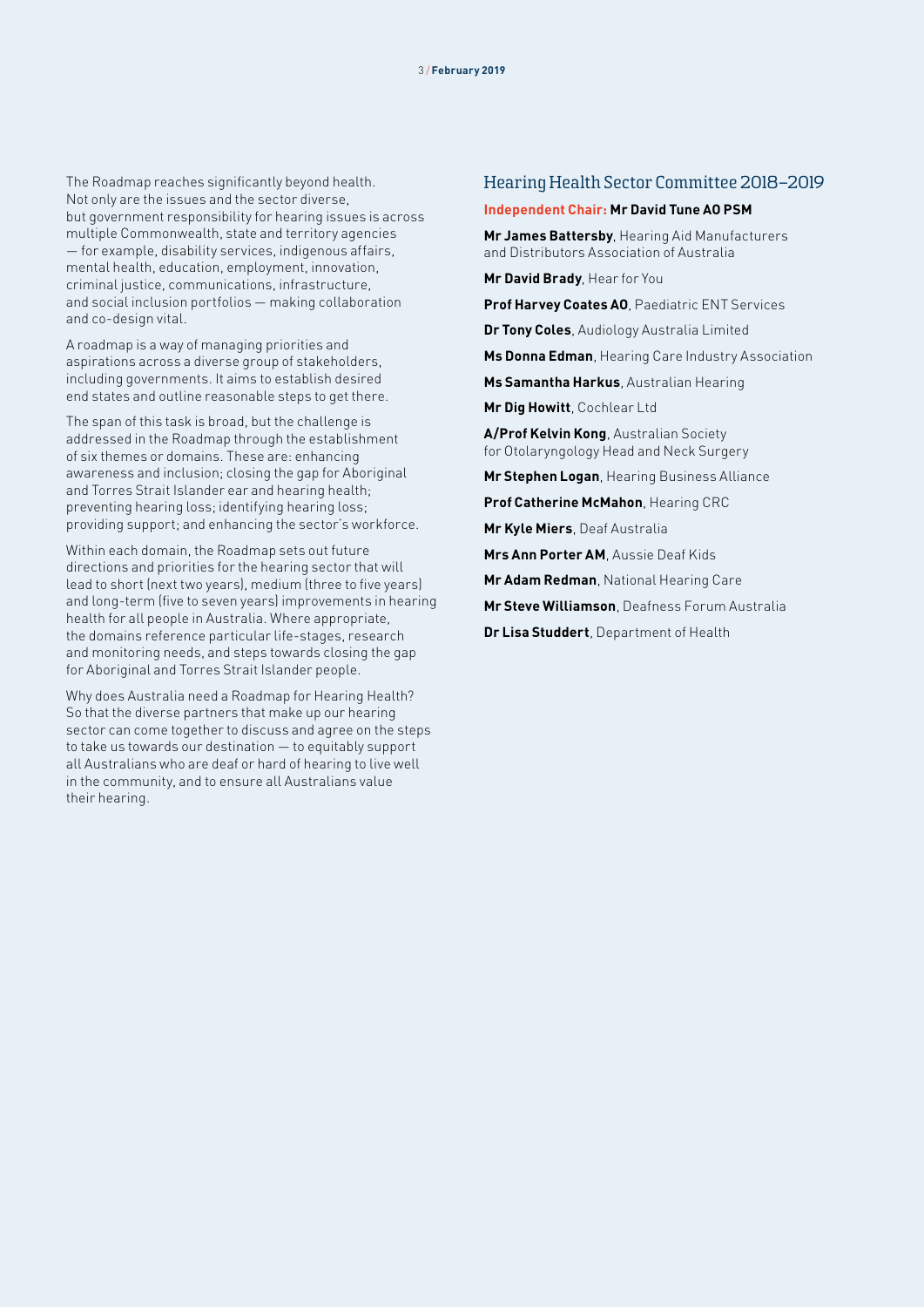## **Executive Summary**

The Roadmap for Hearing Health seeks to foster collaboration between stakeholders in agreeing priorities and aspirations addressing the challenges facing an estimated 3.6 million Australians who experience some form of hearing impairment.

The Roadmap is divided into six themes or 'domains'. In many instances, the domains overlap and intersect, or capture ideas that could be expressed as separate themes, such as research, monitoring and reporting, and specific sub-segment needs and outcomes. Within each domain, the Roadmap sets out actions that will lead to short, medium and long-term improvements.

The first domain — Enhancing Awareness and Inclusion — focuses on the overarching goal of the full inclusion of people who are deaf or hard of hearing into the Australian community. Inclusion occurs when people feel valued and respected, have access to opportunities and resources, and can contribute their perspectives and talents. The actions identified focus on raising awareness of all people living in Australia, including by enhancing the visibility and voice of people who are hard of hearing or deaf.

The second domain — Closing the Gap for Aboriginal and Torres Strait Islander Ear and Hearing Health addresses the catastrophic levels of ear disease amongst Aboriginal and Torres Strait Islander Australians that has been the subject of action by a variety of actors for a number of years. There have been gains, but there is much more to be done.

The third domain — Preventing Hearing Loss — is directed towards everyone, and seeks to significantly reduce avoidable hearing loss across Australia through prevention, either through increased individual action, or wider considerations towards noise-reduction.

The fourth domain — Identifying Hearing Loss — aims to enable the earliest possible identification of hearing loss. Early identification reduces the potential impact on children's development and for older people many of the effects of ageing. The actions identified aim to enhance screening and subsequent pathways towards appropriate interventions.

The fifth domain — Providing Support — focuses on the relationships between consumers and providers of hearing devices and services, and outlines ways to improve outcomes.

The sixth domain — Enhancing the Sector's Workforce recognises that improvements to hearing rely on a growing and trusted professional and volunteer workforce, that has strong linkages to other health, research, communications and education professionals.

## Guiding Principles

The following principles have guided the development of the Roadmap:

- That the general community gains greater awareness of deafness, hearing loss, and how individuals can maximise their hearing health and access support.
- That barriers and stigma are removed.
- That, consistent with the United Nations Convention on the Rights of Persons with Disabilities, there is appropriate support for people who are deaf or hard of hearing to access language services and supports of their choice, particularly Australian Sign Language (Auslan).
- That, consistent with the United Nations Declaration of the Rights of Indigenous Peoples, self-determination is the foundation for designing and implementing culturally-appropriate services to close the gap between Aboriginal and Torres Strait Islander people and non-Aboriginal people.
- That people who are deaf or hard of hearing enjoy the same rights and access that other Australians do, with a particular focus on social inclusion.
- That services are delivered in a person- and family-centric way — and ensure that individuals and their families can effectively exercise choice and control.
- That future changes and improvements are co-designed with those directly impacted, including consumers, providers, and other relevant stakeholders.
- That there is a priority focus on vulnerable individuals and communities, to ensure that people do not 'slip through the cracks'.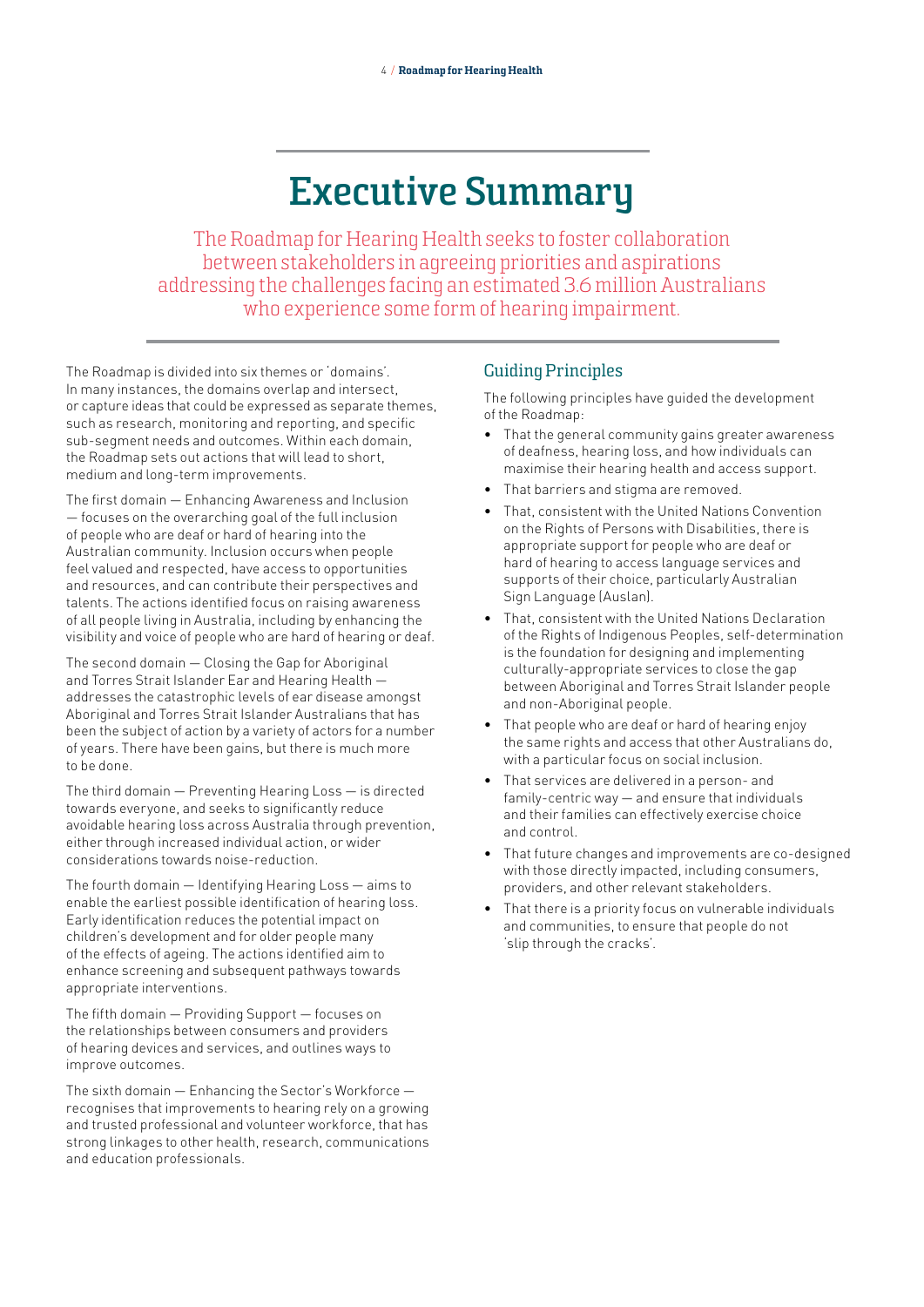- That the effectiveness and efficiency of hearing services are maximised. This should be through ensuring:
	- legislative requirements are fit for purpose and streamlined;
	- consumers have the right information to support informed decisions; and
	- there is open and transparent competition within the hearing sector.
- That there are the appropriate systems and support in place to ensure Australia has a world class hearing health system. This includes continued funding for research into hearing and the maturation of systems to collect nationally relevant data.

#### **Prinrities**

This Roadmap contains a comprehensive set of actions against each domain. While each is important, the Committee wishes to highlight the following key actions as high priority:

- 1. **A public awareness campaign is delivered**, aimed at (a) Aboriginal and Torres Strait Islander communities, (b) the broader community, (c) health professionals and early childcare and primary school workers, to raise awareness of hearing health, and help prevent hearing loss.
- 2. **An integrated national approach to ear health checks of children aged 0-6 is agreed**, where every child, particularly those in Aboriginal and Torres Strait Islander communities, has regular ear health checks and the results of these checks are recorded in a national database with the objective of no child 'slipping through the cracks'.
- 3. **The availability of Auslan services is increased** for those who choose this as their communication method.
- 4. **The quality of hearing health and care in aged care facilities is lifted** across the country, with a particular focus on identification, management and workforce training.
- 5. **A comprehensive audit of the workforce delivering hearing health services** is undertaken to identify gaps and inform future workforce planning.
- 6. **Supports in the education system are increased**, including information to remove the stigma around hearing loss and support for students such as soundfield amplification and other individual supports.
- 7. **There is a smooth transition for clients from the Hearing Services Program (HSP) to the NDIS**, with a particular focus on vulnerable clients currently receiving services through the CSO component.
- 8. **Additional support for people on low incomes** is made available to access hearing health services, for those not eligible for the HSP or NDIS.

### Monitoring of Progress

Finally, the Committee considers that it would be appropriate to set up a broad-based, government-supported body to steer and monitor progress in implementing the various actions contained in the Roadmap.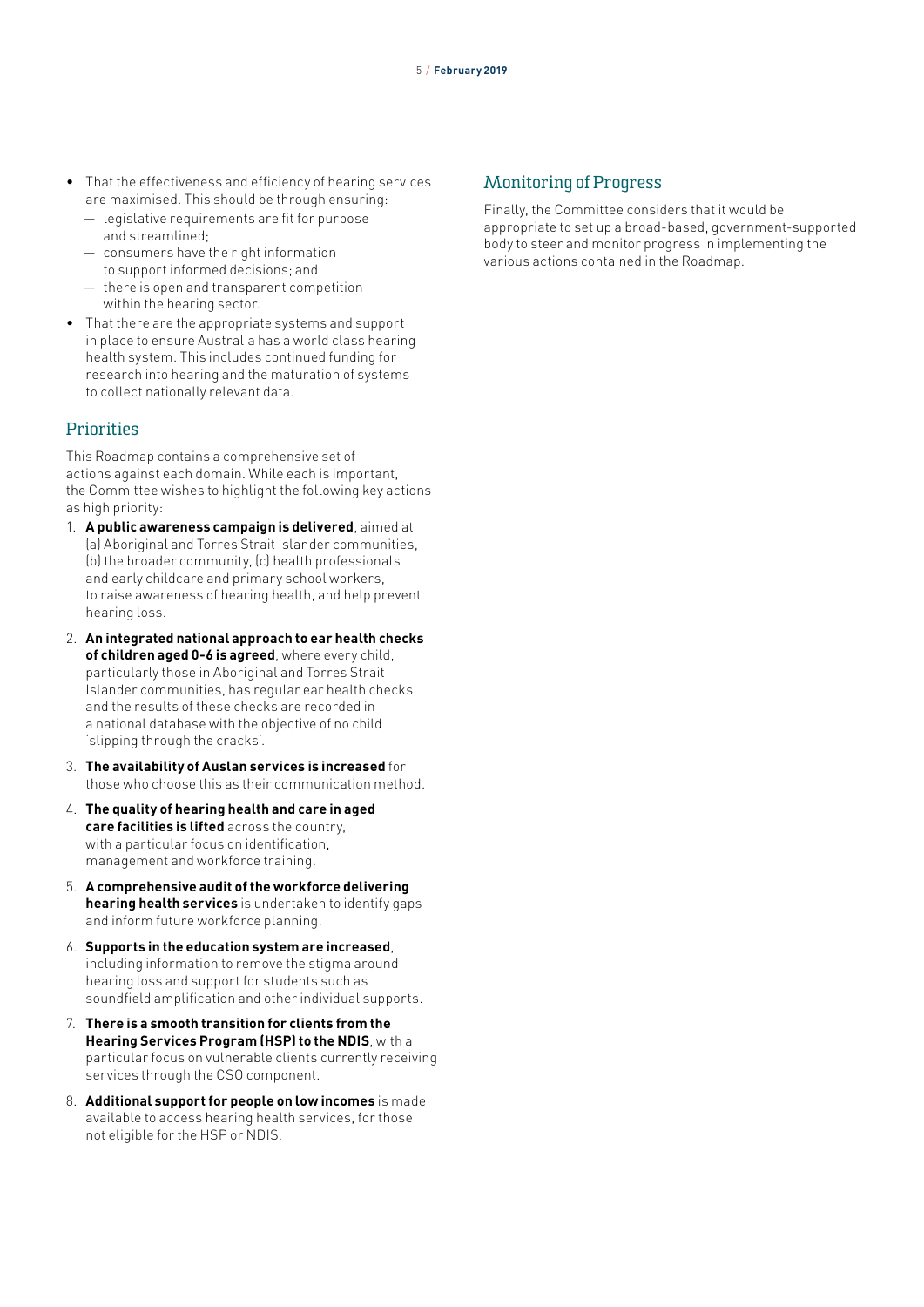## **Enhancing Awareness and Inclusion**

Despite the large number of Australians who are deaf or hard of hearing, and the capacity for the hearing of all people in Australia to be affected as they age, there is a low level of knowledge surrounding hearing health issues and the Deaf community in the general community. Hearing loss is often referred to as the 'hidden or invisible disability', as is tinnitus. Less widespread, but no less hidden, are balance disorders, which can profoundly affect daily activities.

Stigmatisation is common and results from a lack of understanding and awareness. Discrimination can be overt or subtle — mistaking the signs of hearing loss, hard of hearing and deaf people are often assumed by others as being cognitively impaired and less able, or simply ignored. People experiencing this exclusion in some quarters may deny they have a problem or choose not to seek support or treatment, and disengage further.

This lack of awareness or understanding, or even fear, in the general community results in a lack of access to social and public events and communications as there is insufficient thought given to methods of inclusion in communication, such as hearing loops, captioning and Auslan interpreting.

In particular, limitations in this area such as a national shortage of uptake of hearing loop systems and captioning, Auslan interpreters and other infrastructure and professionals seriously impacts people who are hard of hearing or deaf in obtaining and maintaining jobs, accessing education, living well in aged care facilities, using healthcare and legal services, and interacting in daily life. For children who are deaf or hard of hearing, there is a poor understanding in the community, among families and in schools and other institutions, and particularly in remote, rural and regional areas, of their communication needs. Indeed, they may not be able to express their needs. Early intervention services are essential for young children with hearing loss who are at a crucial stage for the acquisition of language (both spoken and signed) and communication. Provision of effective early intervention will enable the vast majority of children with hearing loss to achieve independence through their signed or spoken language.

Given the critical impact of education, hearing support teachers, teachers of the deaf and appropriate classroom improvements (including soundfield amplification, appropriate acoustics, etc) are vital. In remote areas where hearing loss is particularly prevalent, teachers must be well oriented in using whole class approaches to accommodating the learning and communications needs of the many students with past and current hearing loss.

For adolescents who are hard of hearing or deaf, inclusion is essential during a time of rapid physical, cognitive and social change, when identity is developed. Communication and access to information are essential, especially regarding the social world and in preparing for adulthood and further study, trade training or direct entry into the workforce.

For people in the work environment, understanding and access to Auslan interpreters and technology that will assist communication are critical in enabling people to engage to their full potential in the paid workforce and in general life. It is generally accepted that the ability to communicate with others and express themselves as they choose is central to a person's health and wellbeing.

Given the increasing prevalence of hearing loss with age, older people comprise a large proportion of those who are hard of hearing. This is a particular challenge in terms of social isolation and the ability to engage, coupled with a diminishing social network as we age. Frail older people who are deaf or hard of hearing in residential care are a particularly vulnerable population given the often high level care needs and comorbidities.

## Desired Outcomes

- People in Australia who are deaf, hard of hearing or have ear health and balance disorders are included as a matter of course in social and recreational environments, schools and the workplace.
- Public communications, including in educational settings, workplaces and public spaces, are delivered equitably to people who are hard of hearing and deaf.
- Behaviours and actions that support and include the people who are deaf or hard of hearing are understood and adopted by all Australians.
- Stigma associated with deafness, hearing loss and wearing and using hearing technology is eliminated.
- People who recognise that they or a family member may have a hearing problem know how to get help, and are encouraged to quickly do so.
- Auslan language use is promoted and normalised, and the number of Auslan interpreters working professionally is increased significantly.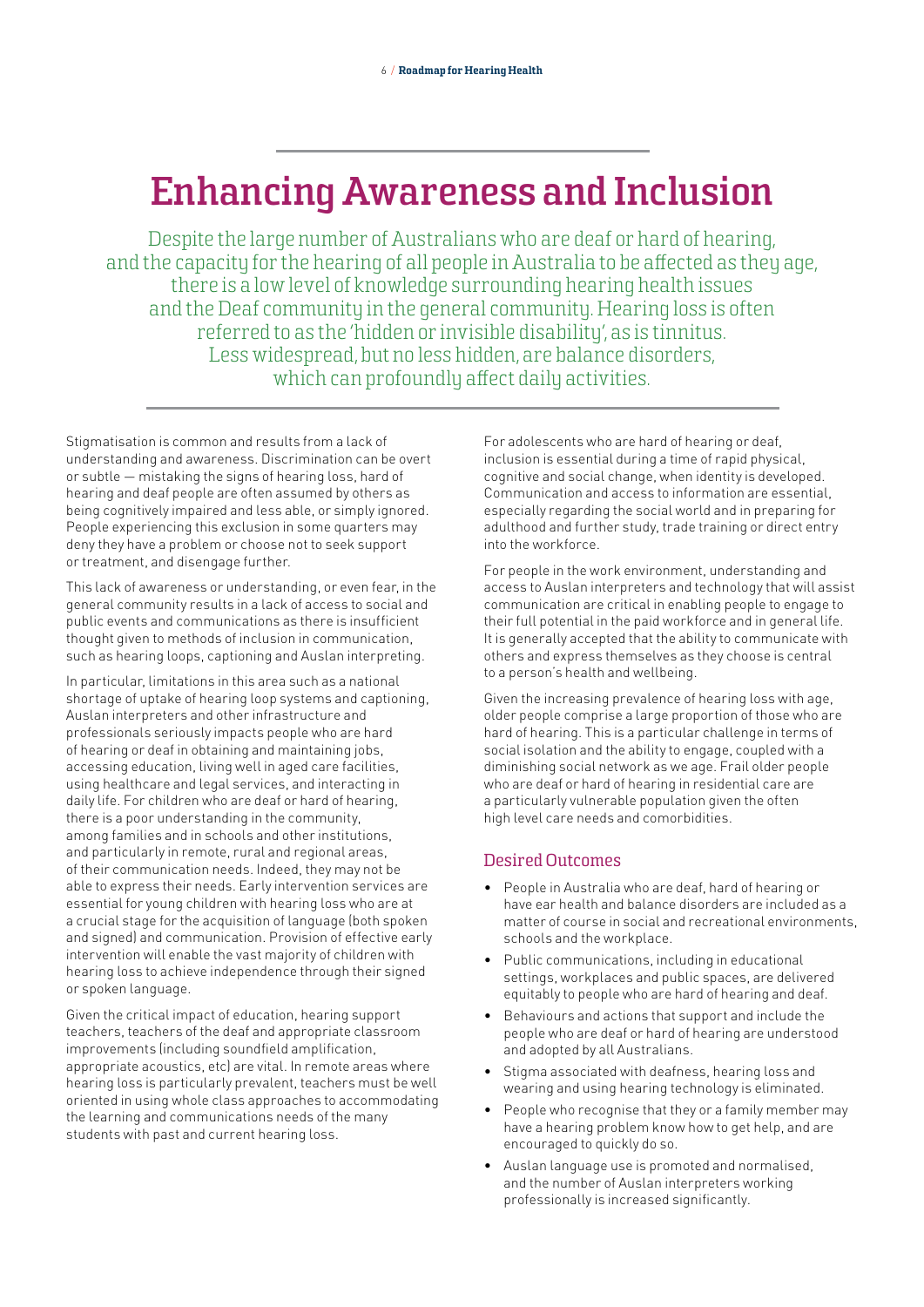- Public policy and community expectations, particularly with regards to employment and urban design, are informed by the needs of people who are deaf or hard of hearing.
- All schools across Australia share information about hearing health and deafness with their students and communities.

### Key Actions

#### **Short Term (next two years)**

- 1. Use World Hearing Day (3 March) and the International Day of Sign Languages (23 September) as calendar points to increasingly promote awareness of hearing health and sign language.
- 2. Identify and publish the level of public information needed to enable Australians to understand and manage hearing loss.
- 3. Develop and implement a public awareness strategy, that is accessible across multiple formats, adaptable to multiple settings (e.g. schools) and includes Aboriginal and Torres Strait Islander communities, aimed at:
	- raising awareness of the access limitations faced by the Deaf and hard of hearing.
	- encouraging inclusion of the deaf and hard of hearing in the workplace and social environments to reduce the stigma associated with assistive devices and communication needs such as Auslan and other options.
	- promoting early detection and treatment of hearing loss by encouraging people experiencing hearing loss to quickly seek treatment.
	- raising awareness and levels of the supports and services that are available to the Deaf, hard of hearing, and people with balance disorders, hyperacusis and tinnitus.
- 4. Develop and implement a campaign for various community service providers to increase knowledge and awareness of the access and health needs of people who are hard of hearing or deaf, and people living with a balance disorders, and the services and supports that are available.
- 5. Increase the availability of Auslan services for those who choose this as their communication method.
- 6. Lift the quality of hearing health and care in aged care across the country, with a particular focus on identification, management and workforce training.
- 7. Increase the supports in the education system including information to remove the stigma around hearing loss and support for students such as soundfield amplification and other individual supports.
- 8. Develop a national regulatory and reporting framework to establish, implement and monitor minimum access requirements for people who are deaf or hard of hearing.
- 9. Foster increased training for interpreters and teachers for the deaf, and for people who are deaf or hard of hearing to become teachers, via supported places and scholarships.
- 10.Review the scope, consistency and coordination of support provided to Aboriginal and Torres Strait Islanders to learn Auslan and access interpreters.
- 11. Ensure Commonwealth, State, Territory and local governments model inclusive behaviour by committing to adopt hearing loop and captioning services within their parliaments and chambers, and providing Auslan interpreting and captioning services at key public communications and events, such as emergency services announcements and Australian citizenship ceremonies.
- 12.Compile, publish and maintain a list of organisations and businesses that can provide goods and services via Auslan.

#### **Medium Term (three to five years)**

- 1. Foster the inclusion of positive representations of people who are deaf or hard of hearing in the Australian media, and of supportive behaviours all Australians can adopt.
- 2. Enhance Auslan as a language subject option in the Australian primary, secondary and tertiary education sectors.
- 3. Establish national reporting requirements for educational outcomes for deaf and hard of hearing students, with associated targets consistent with mainstream education.
- 4. Extend captioning to all television programs broadcast in Australia.
- 5. Measure and report on the levels of awareness exhibited by Australians and of inclusion experienced by people who are deaf or hard of hearing.
- 6. Advance research on linguistic acquisition for children who are hard of hearing or deaf.

- 1. Raise awareness of and adopt universal deaf and hard of hearing-friendly-design principles in the design of buildings, particularly childcare centres, schools, workplaces, residential aged care facilities, and public places.
- 2. Provide full communication access to assist people who are deaf or hard of hearing to participate in school, study and work, and community and social events.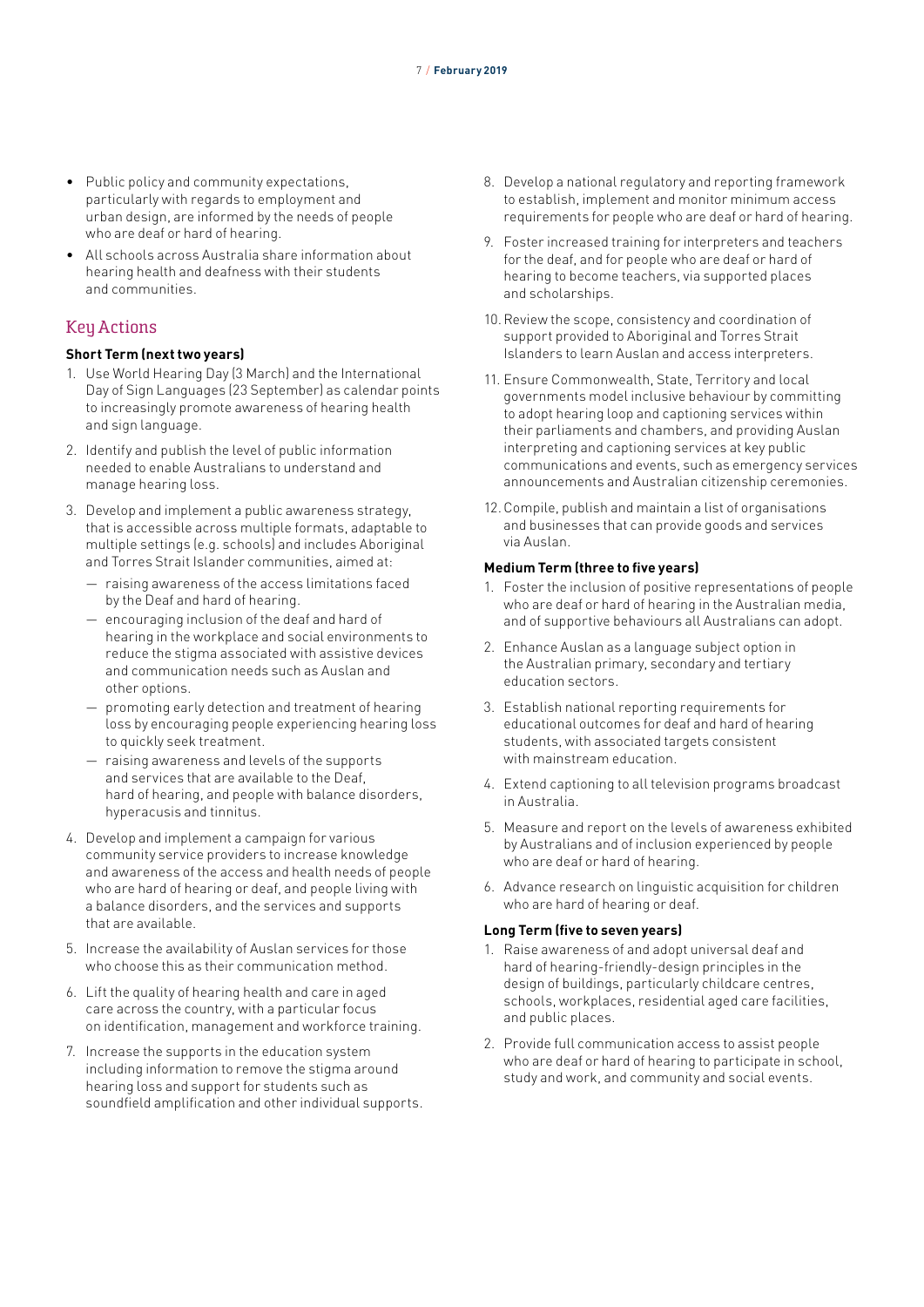## **Closing the Gap for Aboriginal and Torres Strait Islander Ear and Hearing Health**

Aboriginal and Torres Strait Islander people have significantly higher rates of hearing loss and ear disease than non-Indigenous Australians. On average, one in three Aboriginal children experience chronic ear disease. In some remote parts of Australia up to 90 per cent of children experience some form of ear disease at any time. Aboriginal children are four times more likely to receive ear surgery and are three times more likely to suffer permanent hearing loss compared to non-Indigenous children. Three to five Australian children die each year from the complications of middle ear disease — these deaths are more likely to occur among Aboriginal and Torres Strait Islander children. Cholesteatoma, which is a skin cust associated with long term chronic otitis media with effusion and chronic suppurative otitis media, occurs in between 10-20 per cent of cases. It can cause serious complications such as mastoiditis, facial nerve paralysis, meningitis and brain abscesses.

Otitis media is the main contributing factor to hearing loss among Aboriginal and Torres Strait Islander children, and it is treatable and preventable. These children experience otitis media and the resulting hearing loss much earlier, more persistently and more severely than the rest of the population. This profoundly affects their trajectory through childhood and into adulthood. It has life-long impacts on educational participation and outcomes and psycho-social development (including speech development) that bring greater risk of a range of adult social problems including un/underemployment and involvement with the criminal justice system.

The socio-political (housing, food systems, education and employment, income and poverty, access to health care) and behavioural (including exposure to tobacco smoke, diet, and exercise) determinants of health are especially significant for Aboriginal and Torres Strait Islander people. In its broadest sense, poverty limits education and awareness of hearing health, and the capacity of families and communities to maintain healthy and hygienic environments that prevent ear disease. Social determinants like poor nutrition, lack of running water, hygiene issues and, exposure to tobacco smoke, are all significant contributing factors to ear disease.

Health and housing agencies can work together to ensure that homes support healthy living, through increased housing stock, reliable access to functioning health hardware (eg toilets, showers, taps, kitchen cupboards and benches, stoves, ovens and fridges) and raising awareness of hygiene practices that support ear health. Health services also need to increase their focus on early identification, appropriate medical intervention in primary care and ongoing allied health support. In communities where there is a high risk of otitis media and conductive hearing loss it should be standard practice to check the ear and hearing health of all young children whenever they present at clinics.

In the education sector, early years centres and kindergartens in those high-risk communities can help identify hearing problems through surveillance, and can provide additional support to children with a hearing impairment. Schools can play a similar role, orienting all teachers in accommodating the learning and communication needs of students with past and current hearing loss, providing specialist teaching support where necessary, and better listening environments through sound-field amplification systems and classroom acoustics.

Improved hearing health for Aboriginal and Torres Strait Islander people is intrinsically linked to broader improvements in health, education, and social and economic outcomes. The complex interaction of multiple risk factors means that action is needed across multiple sectors. This should be led by Aboriginal and Torres Strait Islander people themselves.

Aboriginal and Torres Strait Islander people are significantly more likely to seek services from culturally safe health services. This in turn has implications for leadership, governance and workforce development.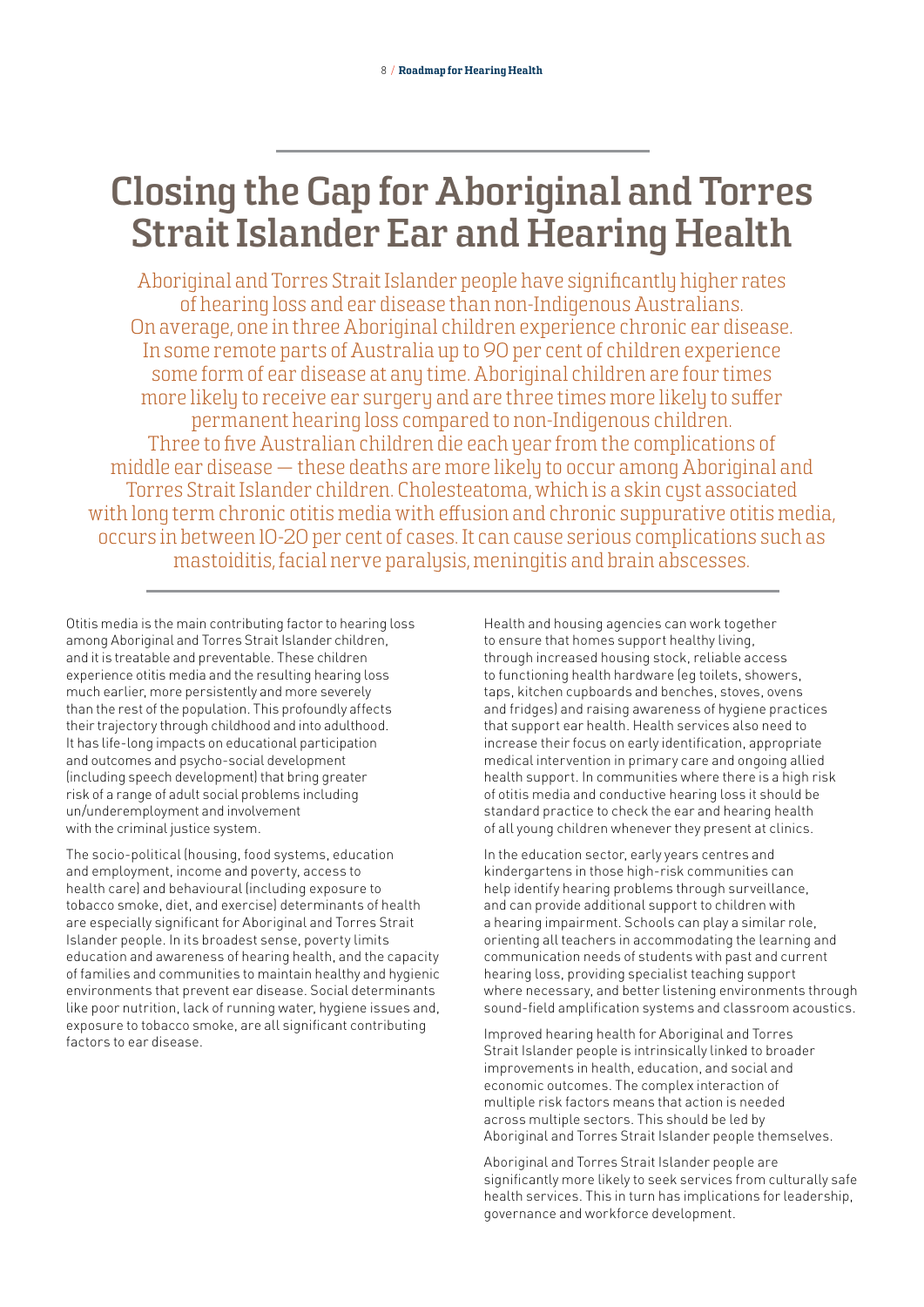### Desired Outcomes

- There is a sustained and trending reduction in the prevalence of otitis media and hearing loss among Aboriginal and Torres Strait Islander people, particularly children 0-7 years old.
- State and Territory health and education policy relating to hearing services to sub-populations experiencing early, chronic otitis media and significant hearing loss is reviewed and updated to reflect current evidence on the early developmental long term impacts on language and communication outcomes.
- Aboriginal and Torres Strait Islander families have high expectations and understand the importance of ear and hearing health, know the signs of ear disease and hearing loss, request ear checks, know what they can do to prevent ear disease, and minimise the impact of hearing loss when it does occur. Awareness programs should focus on children reaching their full potential as well as on the disease process.
- Aboriginal and Torres Strait Islander families have functional health hardware in their homes that enables them to keep themselves and their living environment clean, and are not required to live in overcrowded conditions due to a poor supply of appropriate housing.
- Health services collect and report on agreed data points to enable assessment of Aboriginal and Torres Strait Islander ear and hearing health at local, national and jurisdictional levels, schools provide attendance and performance records for data linkage with ear and hearing health, and allied health and cross-jurisdiction (housing, education and justice) data sharing agreements are established.
- Primary health care services are well resourced and able to provide regular scheduled and opportunistic ear and hearing health checks and provide ongoing care to children with ear and hearing conditions in partnership with audiology, speech therapy and Ear, Nose and Throat (ENT) services as needed.
- Speech pathology, audiology and ENT services are accessible within appropriate wait times, particularly for people living in regional and remote locations and in low-socioeconomic urban areas.
- Early childhood centres, schools, health and youth detention services understand the impacts of poor hearing health on the children and young people they service and its relevance to their missions, are proactive in early identification and referral of children who may have hearing loss, and support those with hearing loss, including through the use of soundfield amplification in schools in high risk areas.
- Aboriginal and Torres Strait Islander adults and children with significant hearing loss have equity of access to and choices regarding the supports they need to live well in the community.
- The hearing health workforce delivers patient-centred care that responds to the social and cultural needs of those receiving care.
- At local, jurisdictional and national levels, services work together within and across sectors (including health, education, housing and justice) to reduce prevalence of ear disease and hearing loss, to identify ear disease and hearing loss earlier, to treat and remediate more effectively so that the impacts of ear disease throughout the life course are mitigated or avoided all together.
	- Community-led, strategically planned and coordinated research into effective strategies for promotion, prevention, identification, treatment, remediation and mitigation of the impacts of early onset, chronic ear disease and associated hearing loss in Aboriginal and Torres Strait Islander children is appropriately and consistently funded, managed and evaluated.

### Key Actions

#### **Short Term (next two years)**

- 1. Develop a national set of key performance indicators for Aboriginal and Torres Strait Islander ear and hearing health, with:
	- incentives to promote and encourage best-practice service delivery and data gathering by health service providers.
	- standardised reporting mechanisms across jurisdictions, enabling collection of prevalence data.
- 2. Develop an integrated national approach to undertaking ear health checks of children aged 0-6, where every Aboriginal and Torres Strait Islander child has regular ear health checks at scheduled intervals to identify otitis media early and prevent the onset of chronic ear disease and long term hearing loss. This is supported through personal health records and annual child health check processes, with the results of checks recorded in a national database with the objective of no child 'slipping through the cracks'.
- 3. Promote and support changes in primary care health record systems to enable effective data capture related to Aboriginal and Torres Strait Islander ear and hearing health.
- 4. Develop and implement a community-focussed, flexible, strengths- and evidence-based ear and hearing health promotion program focussing on both primary care clinicians and families. The program should include promotion of breast feeding, hygiene practices and health literacy around cross-infection, and highlight the relationship between risk factors, including passive smoking, and ear problems in children.
- 5. Review State and Territory health and education (including maternal and early childhood) policies and the Otitis Media Guidelines using an evidence base of the impacts on child development of early, chronic ear disease.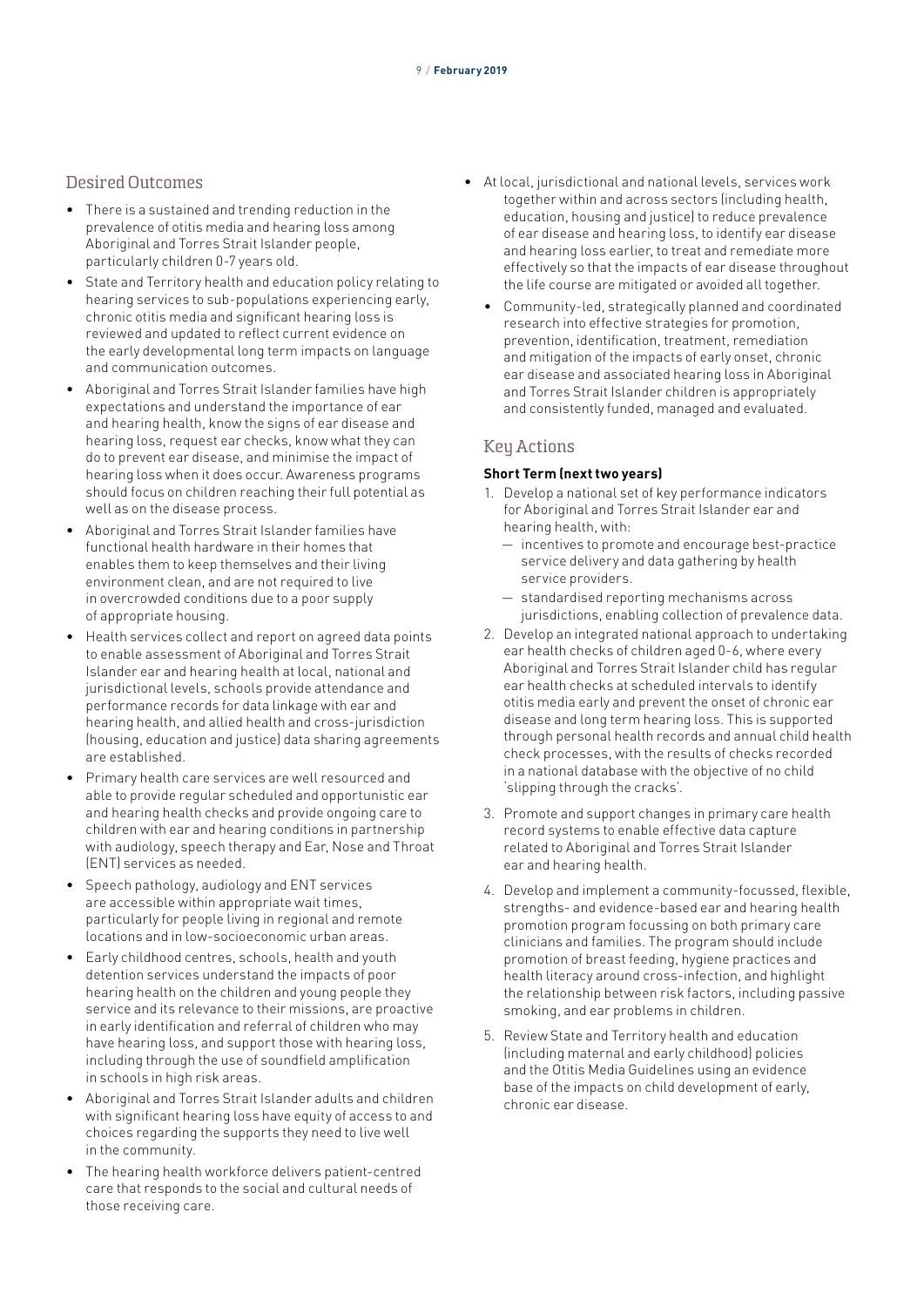- 6. Map gaps and waiting times for publicly-funded State and Territory health services speech pathology, audiology and ENT services targeting ear health issues in regional and remote areas and in low-socioeconomic urban locations. Review wait time benchmarks to ensure they reflect current evidence of the impacts of early onset, chronic otitis media on hearing, language and communication outcomes.
- 7. Map which allied health and ENT clinicians are willing to engage in Outreach ENT work and identify barriers to engagement in Outreach work to maximise opportunities to expand the existing workforce.
- 8. Expand the use of telehealth (including tele-otology), using both cold case and live consultation, to improve access, momentum and quality of services, and ensure Aboriginal and Torres Strait Islander engagement is considered.
- 9. Review hearing health programs in all jurisdictions and services to ensure that they incorporate actions to strengthen ear health knowledge and skills among primary health providers.
- 10.Resource and incentivise primary health care services to continuously improve their competence and confidence in preventing, identifying and managing hearing health problems.
- 11. Promote and fund the use of new hearing screening technology in educational settings to enable educators to screen children's hearing.
- 12.Develop funding incentives to increase the capacity of early childhood centres to identify and support the hearing and communication needs of Aboriginal and Torres Strait Islander children.
- 13.Complete an audit of existing professional development materials that orient early childhood workers and teachers in communities with high prevalence of ear disease in inclusive, whole-class communication and teaching strategies.
- 14.Monitor the impact of the NDIS and other reforms that mediate access to speech and hearing services and work with agencies to ensure gaps are closing.
- 15.Strengthen the Aboriginal and Torres Strait Islander workforce at all levels, from hearing health workers to ENT surgeons, using scholarships, mentoring programs, and funding to support new positions.
- 16. Services look for opportunities to work together and design, implement, evaluate and share their activities.
- 17. Develop and appropriately fund an Aboriginal and Torres Strait Islander Hearing Health Research Roadmap to identify priorities and coordinate across existing research programs.
- 18.Health and housing agencies collaborate to develop jointly-funded 'healthy housing' programs based on evidence from successful initiatives implemented in Australia and overseas, which incorporate activities that raise hygiene awareness and practice and prevent cross-infection. This may include the establishment of better linkages between local housing bodies and environmental health officers and local primary health providers that support the health of families in homes with inadequate health hardware.
- 19. Sectoral professional development materials and internal communications contain strong messaging around the benefits of cross-sector collaboration.

#### **Medium Term (three to five years)**

- 1. Update relevant State and Territory health and education (including maternal and early childhood) policies to address the developmental impacts and other impacts identified in the evidence base as needed, align practice documents with policy, and fund and deliver appropriate services.
- 2. Continue to implement and improve the ear and hearing health education program and gather data to evaluate its impact on both awareness and on behavioural responses.
- 3. Address the need for more localised ear and hearing health promotion activities.
- 4. Review national and state-level programs using epidemiological and service activity data to ensure that: — funding and service delivery is targeted to the areas of greatest need.
	- service delivery is aligned with best practice national Otitis Media guidelines.
- 5. Continue implementation by jurisdictions of healthy housing programs, prioritising communities where the health and housing needs are highest.
- 6. Ensure jurisdictions report data to the Australian Institute of Health and Welfare (AIHW).
- 7. Publish an AIHW report that provides early analysis of incidence and prevalence of hearing health problems, including the consistency of reporting and the reliability of data.
- 8. Monitor and report on the impact that the national KPI implementation and reporting requirements have on best practice service delivery in primary care.
- 9. Ensure primary health services are able to access appropriate hearing health training and equipment, and a system is developed to facilitate access to supervisors for staff enrolling in hearing health skills training and audiometry.
- 10.Ensure primary health surveillance (including child health check) follows treatment guidelines which are up-to-date and reflect recommendations in the national Otitis Media Guidelines.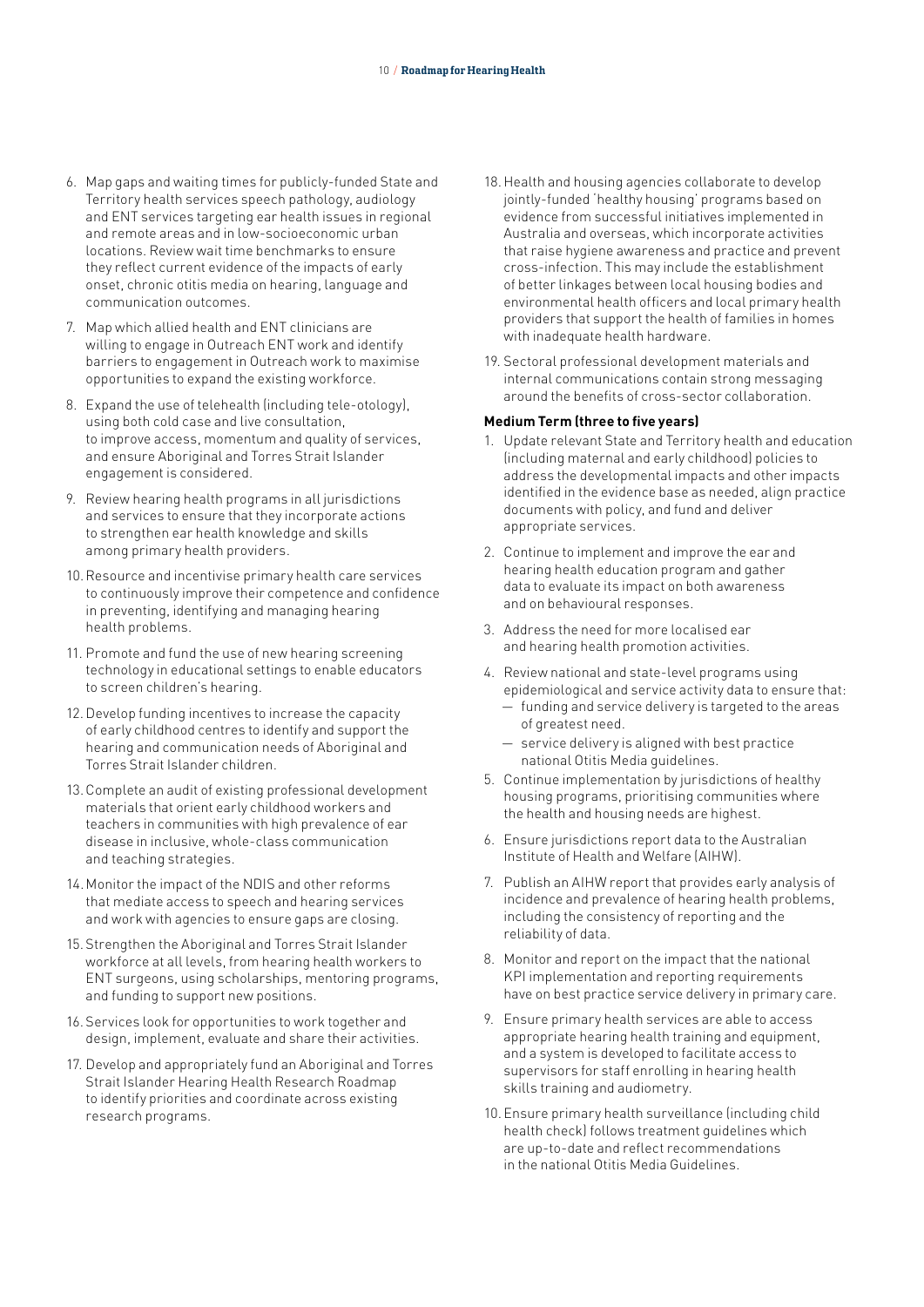- 11. Respond to gaps and deficiencies in primary health care surveillance and treatment through education, incentivising funding mechanisms and increased resources if required.
- 12.Provide needs-based funding at whole-of-health service level in communities with high prevalence of conductive hearing loss, referencing revised policy and local prevalence data,
- 13.Continue to monitor the impact of NDIS and other reforms that mediate access to speech and hearing services and work with agencies to ensure gaps are closing, not widening.
- 14.Ensure justice and employment sector agencies have in place strategies that result in children and adults with hearing loss being identified early, being supported to get equitable access to appropriate services, and having their communication needs met.
- 15.Review state school funding policies across jurisdictions to ensure that needs-based funding is provided at whole-of-school level in communities with high prevalence of conductive hearing loss, including soundfield amplification systems and hearing-friendly classroom acoustic environments.
- 16.Develop and implement mandatory national or jurisdiction-specific professional development materials for early childhood workers and teachers that orient to inclusive, whole-class communication and teaching strategies.
- 17. All schools report data on Aboriginal and Torres Strait Islander student hearing health and related educational attainment.
- 18.Work with jurisdictions to expand programs that demonstrate effective and collaborative ways of working, and that develop skills and knowledge in health, early childhood and education services in communities.
- 19. Design and implement a plan to ensure State and Territory health services publicly-funded town based, outreach or teleoutreach speech pathology, audiology and ENT services are available within benchmarked wait times of referral.
- 20.Showcase good news stories that detail strategy, process and outcomes of evaluation, including at National Otitis Media Australia (OMOZ) conferences.
- 21. At five years, evaluate the Research Roadmap progress, including funding.

- 1. Regularly update the national Otitis Media Guidelines and OM Guideline App (i.e., both the evidence and innovative technologies) according to the Grading of Recommendations, Assessment, Development and Evaluations (GRADE) approach, evaluate uptake in policy and practice, and use is promoted through Colleges and primary health networks.
- 2. Continue to evaluate and identify gaps in evidence through the quality research programs.
- 3. Support the National Otitis Media Australia (OMOZ) conference to inform key stakeholders of current evidence and best practice.
- 4. Review potential for continuation or further refinement of the nationwide ear and hearing health education program.
- 5. Provide more localised responses in high priority communities, in partnership with those communities.
- 6. Continue implementation and evaluation by jurisdictions of healthy housing programs, prioritising communities where the health and housing needs are highest.
- 7. Continue education for justice and employment sector agencies to ensure they have in place strategies that result in young people with hearing loss being identified early, and being supported to get equitable access to appropriate services, and having their communication needs met.
- 8. Evaluate and adjust the workforce program as needed.
- 9. Review data gathering, reporting systems and provider incentives to assess potential for refinement.
- 10.Use epidemiological and service activity data to review national and state-level programs to ensure that:
	- funding and service delivery is targeted to the areas of greatest need.
	- service delivery is aligned with best practice guidelines.
- 11. Ensure there is parity of access to audiological and ENT surgical services.
- 12.At ten years, evaluate the Research Roadmap progress, including funding.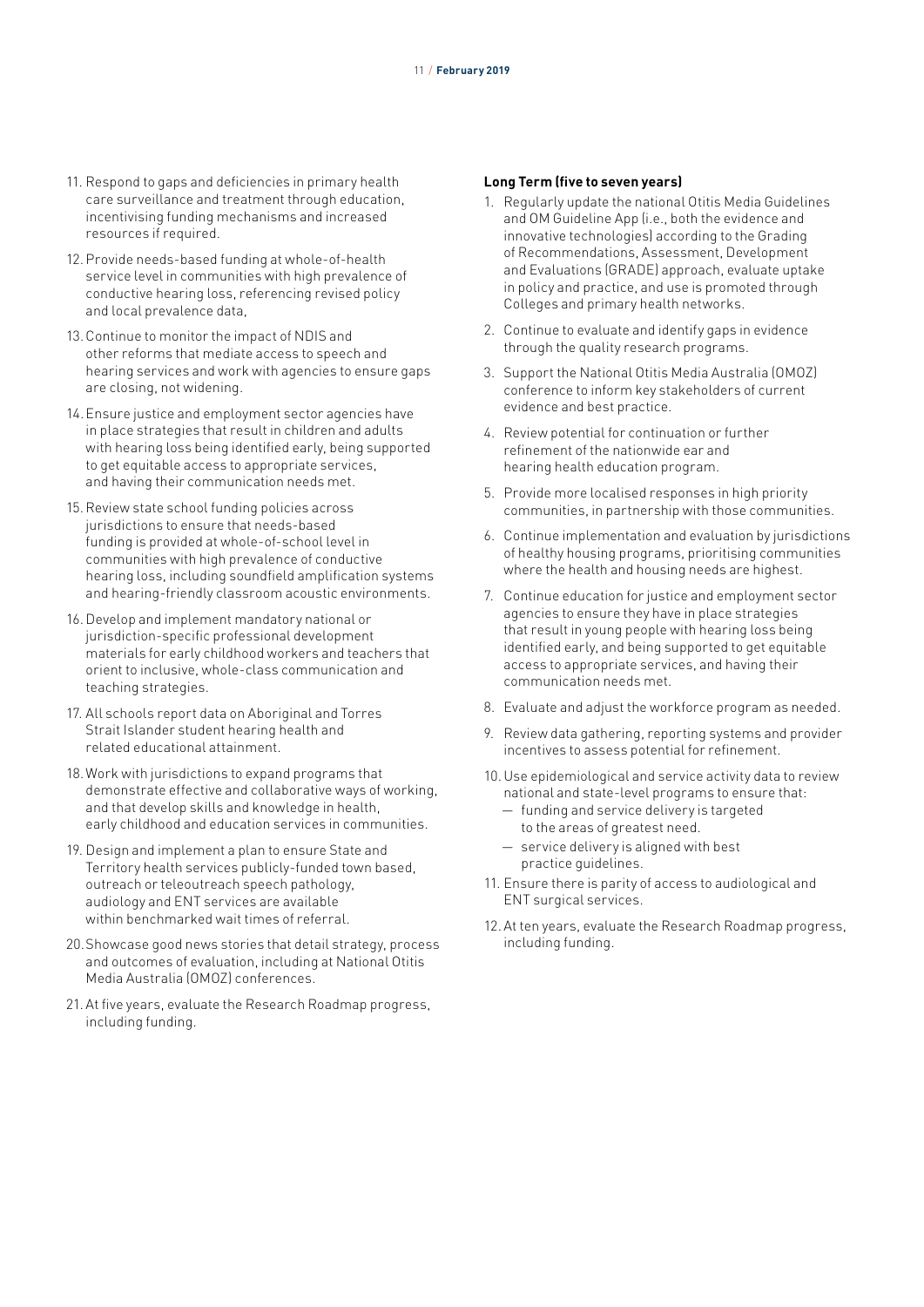## **Preventing Hearing Loss**

Prevention is the most effective way to reduce hearing loss and tinnitus. Unnecessary exposure to noise, whether prolonged or of short duration, is a major cause of approximately one third of adult onset hearing loss. Hearing loss can also result from a range of preventable diseases, injury, solvents, and certain medications. Many of the impacts of hearing loss and ear health can also be prevented and mitigated.

Occupational hearing loss represents a very significant social and economic burden for Australia. Nationally, an estimated 1 million employees in Australia may be potentially exposed to hazardous levels of noise at work. Noise exposure is the commonest preventable cause of occupational hearing loss. Noise-induced hearing loss occurs in a wide range of industries, particularly mining, manufacturing and construction, farming, recreation, hospitality and the Defence Force. Programs of work are underway to help reduce work related noise induced hearing loss in Australia, with various jurisdictions undertaking or planning a significant amount of work in inspections and auditing, targeting highest risk sectors.

The risks of hearing loss and ear health challenges extend to patrons visiting nightclubs, bars, cinemas, restaurants, gyms and sporting and concert venues. This recreational exposure also occurs through the increasingly widespread use of personal audio devices, in both noisy and quiet environments. Noise exposure can also be from environmental noise from airports, traffic, and gardening and DIY equipment. Other than causing hearing loss, loud noise is also associated with high blood pressure, coronary artery disease and stroke.

For children, the major causes of severe hearing loss are diseases such as measles, mumps, and meningitis, the majority of which can be prevented by vaccination. Other diseases and pathogens such as cytomegalovirus can also have serious impacts on children's hearing. Middle ear infections are common in children and can cause some degree of hearing loss. Most infections are not covered by vaccination. Chronic ear infections during early childhood can cause developmental delay which in turn increases vulnerability on entering school, leading to poor education outcomes and contributing to high unemployment. This is particularly true for Aboriginal and Torres Strait Islander children, and more so for those living in remote regions. Strategies for prevention of ear disease and conductive hearing loss in children include immunisation, personal hygiene to prevent spread of infection, breast feeding, restrict pacifier use, avoidance of smoke exposure, and a healthy diet.

Teenagers and young people are widely recognised as vulnerable to hearing loss and tinnitus due to overuse of earphones, and working at or attending music concerts and venues that play loud music. The resulting impact on hearing can translate to educational, social and psychological impacts, and future employment and career choices can also be affected.

Hearing loss, balance disorders, and tinnitus can result from ototoxic medications, such as aminoglycoside antibiotics, salicylates, platinum-based anti-cancer therapeutics, and the anti-malarial drug quinine. Many of these are necessary to treat severe chronic conditions or aggressive diseases. As such, baseline hearing testing and monitoring can either enable changes to the medications provided to prevent or reduce hearing loss, or can enable early audiologic intervention.

Industrial solvents, such as tolulene, styrene and carbon disulfide can be ototoxic, and the ototoxic effects of solvents can continue beyond the time of exposure. Yet ototoxic monitoring for workers exposed to these chemicals is limited.

## Desired Outcomes

- Preventable hearing loss is significantly reduced.
- Australians' understanding, motivation and ability to prevent loss of their own and others' hearing is substantially increased.
- Primary health care services are able to provide regular ear and hearing health checks that respond to the social and cultural needs of those receiving care.
- The process of implementing effective noise control and hearing loss prevention in Australian workplaces is completed.
- Strategies preventing hearing loss and its disabling effects are incorporated in urban design.
- Strategies to prevent hearing loss are included in wider public policy.
- Prevention activities specifically consider the needs and circumstances of vulnerable populations, particularly Aboriginal and Torres Strait Islander people, and are monitored and resourced accordingly.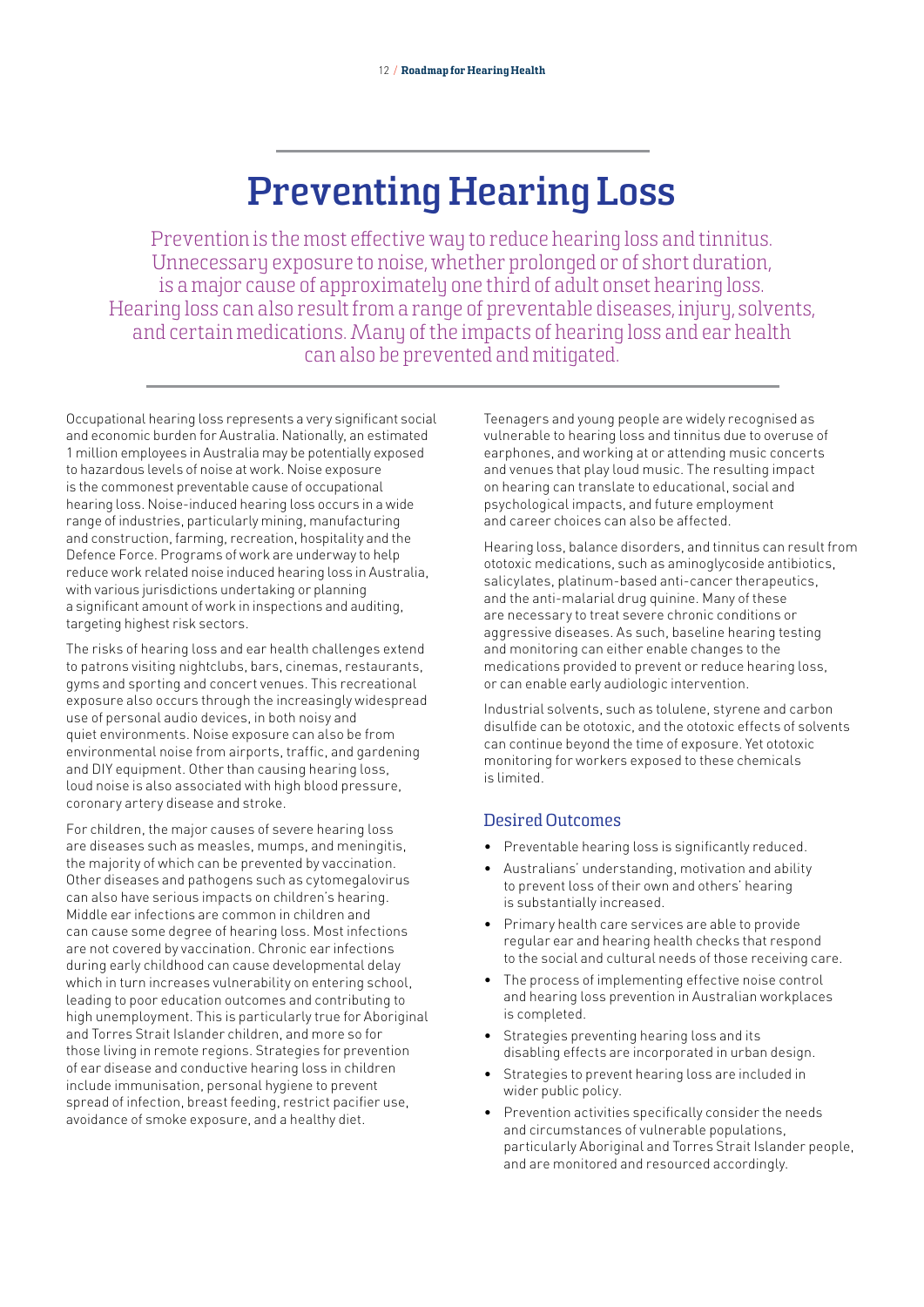### **Key Actions**

#### **Short Term (next two years)**

- 1. Develop and implement a prevention focused campaign, using effective evidence-based strategies, that provide education on the importance of hearing health, including the potential impact of recreational and occupational noise, and knowledge of the potential impact of unaddressed ear infections, that is both broad-ranging and targeted at vulnerable populations using various formats.
- 2. Align codes of practice across States and Territories and develop a national mechanism to monitor hearing loss prevention.
- 3. Undertake research to determine the key barriers and enablers to the effective control of hazardous occupational noise exposure.
- 4. Encourage innovative solutions to the control of hazardous occupational noise in addition to the use of personal protective equipment, and the reduction of environmental noise in public places.
- 5. Continue to promote the Immunise Australia Program and ensure that information about the risks of hearing loss is incorporated into antenatal care and immunisation quidelines.

#### **Medium Term (three to five years)**

- 1. Include hearing health as part of general health and screening programs.
- 2. Incorporate noise reduction and control in urban planning
- 3. Develop and implement safe listening mechanisms to reduce harm from personal audio devices and establish world's best practice, including through engagement with international standards and organisations.
- 4. Develop campaigns for workplaces and public venues to raise level of awareness of the need to protect the hearing of employees and customers. Specific segments include agricultural environments and the music industry.
- 5. Ensure workplaces focus on both the use of personal protective equipment and reducing the noise in the environment.
- 6. Develop campaigns directed at parents to promote prevention of middle ear infections.
- 7. Develop campaigns to promote the safe use of personal audio devices.
- 8. Develop a national regulatory framework to regulate the safe level of noise in public recreational venues, and enforce it.
- 9. Develop a national regulatory framework to regulate requirements of employers of employees in high-risk noise environments to provide regular hearing checks, hearing protection and "noise breaks".
- 10.Establish and promote ototoxicity monitoring protocols and guidelines, following international best practice.

#### **Long Term (five to seven years)**

1. Implement ototoxicity monitoring programs in hospitals and "at risk" workplaces that use ototoxic solvents.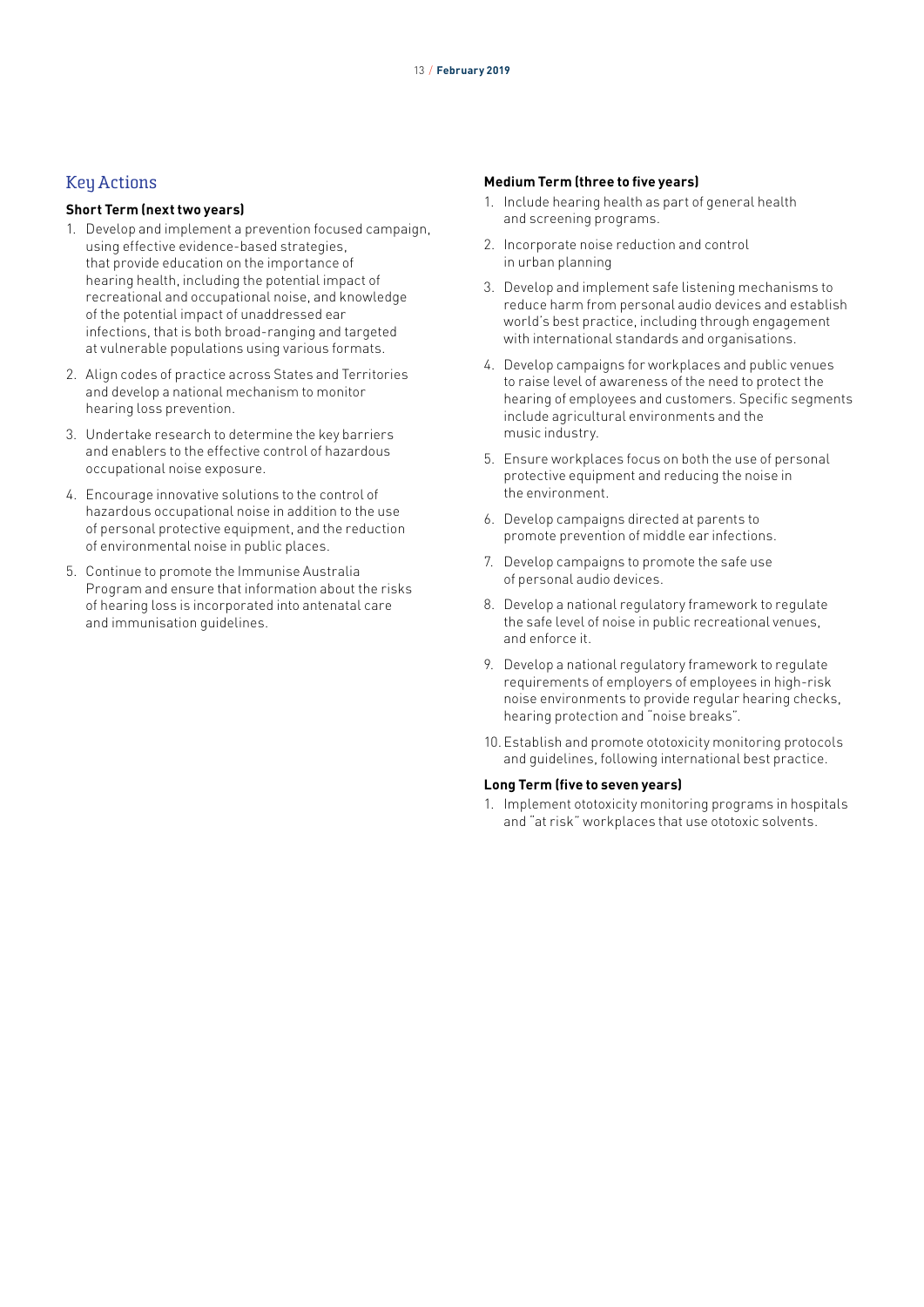## **Identifying Hearing Loss**

Detection, diagnosis and discussion of response options are important to ensure the impact of hearing loss on individuals is minimised. There are significant costs associated with the impacts of unaddressed hearing loss, including costs to health, education and employment sectors and lost productivity.

Unaddressed hearing loss has been linked to cognitive decline and evidence suggests that it can contribute to social isolation, loss of autonomy, depression and dementia, particularly in older adults. Ear disease and hearing loss can impact on development, ability to communicate, education, social wellbeing and economic independence. Children with hearing loss and children who are deaf need access to early interventions to ensure the development of language and communication skills.

Early identification followed by prompt and appropriate management can effectively reduce the impact of hearing loss on the life of an individual and begin the path to equitable communication. Neonatal and infant hearing screening programs are an effective strategy for early intervention in cases of congenital and early onset hearing loss.

A lack of recognition and effective management of hearing loss and balance disorders in aged care services is a concern. There is a need to foster the independence and well-being of deaf and hard of hearing older Australians.

### Desired Outcomes

- Australians who may have hearing impairment or a balance disorder are recognised promptly by their primary health care, early childhood, education or aged care services, and referred appropriately.
- Universal Newborn Hearing Screening (UNHS) and linked diagnostic and habilitative services continue, and the feasibility of a national, life-long hearing database and reporting is evaluated.
- Australian children, particularly those post-newborn to under four years, in regional, remote and low-socioeconomic urban areas, are able to access a state-funded diagnostic audiology service within one month of referral.
- A single, independent, national point of referral for children post early-identification of hearing challenges is maintained.
- Child and adult screening programs are undertaken in a high quality and consistent manner, with data collated in a timely manner and made available to the participants and for wider research.
- Screening programs and government-funded diagnostic hearing services specifically consider the needs and circumstances of vulnerable populations, and are monitored and resourced accordingly.
- Prisoners with unremediated hearing loss or ear disease are identified and are connected with the ear health and hearing services necessary for participation and rehabilitation.
- Hearing health requirements are considered holistically and included in other relevant measures such as public health and other regulatory frameworks.

## Key Actions

#### **Short Term (next two years)**

- 1. Determine the responsibility, feasibility and funding for standardised national reporting of hearing loss, and establish a national database.
- 2. Implement a consistent and standard pathway for paediatric referral and services, including a single, national point of referral for children post early-identification of hearing challenges.
- 3. Undertake a pilot program of screening tests for school aged children, especially at-risk children, and evaluate the resulting data to determine long term value.
- 4. Continue audit of current newborn screening services and monitor and report compliance with national standards.
- 5. State and Territory prison health services undertake an audit of existing services and funding relating to the hearing health of prisoners, including hearing screening, access to diagnostic and rehabilitative hearing services and to specialist ENT services.
- 6. Ensure aged care assessment processes, including on entry to residential care, appropriately identify hearing loss and balance disorders.
- 7. Include testing for hearing loss and balance disorders in the Health Life Checks process.
- 8. Responsible work health and safety regulators to put in place requirements to ensure hearing screening is increased in high risk workplace environments.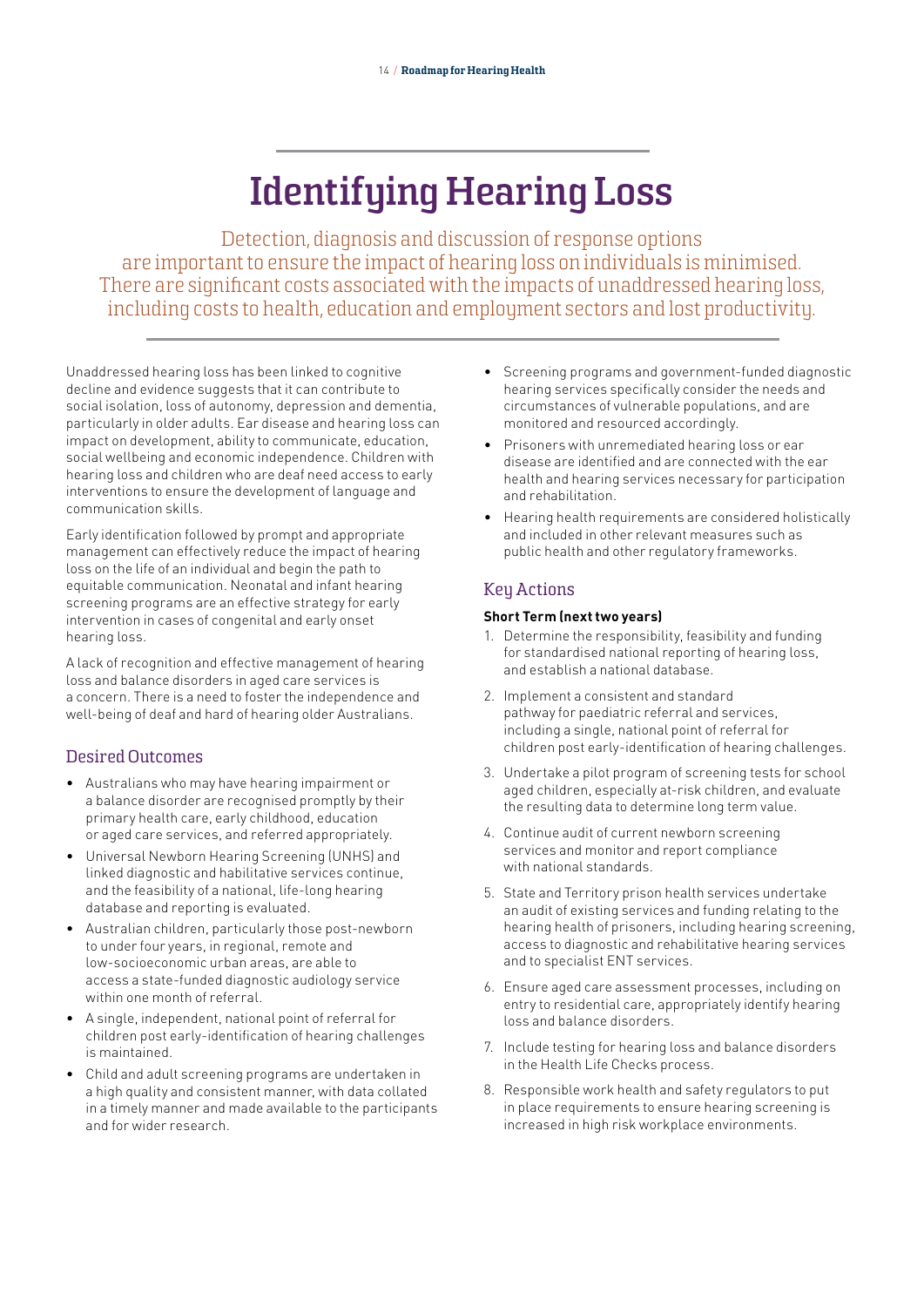- 9. Undertake modelling to determine the best way to ensure hearing testing is affordable and accessible for all Australians, including consideration of a Medicare item against which consumers can claim via bulk-billing for a diagnostic test battery administered by an audiologist without the need for a general practitioner referral.
- 10.Undertake research on the incidence of balance loss in the Australian community.

#### **Medium Term (three to five years)**

- 1. Implement reporting against the UNHS standards across Australia's jurisdictions.
- 2. Design new content for inclusion in training and professional development curricula for primary health, early childhood, education and aged care workers that recognise the signs of hearing loss and pathways to hearing services.
- 3. State and Territory health departments identify locations where state-funded diagnostic Audiology services need to be re-established or strengthened in order to meet the needs of populations, and a consistent approach to travel subsidies for diagnostic hearing appointments for Australian children is agreed upon, as needed. Teleaudiology approaches are considered as part of the response.
- 4. Invest in research to determine best practice for population-based screening and identification of response options.
- 5. State and Territory prison health services design and pilot an appropriate approach to identifying people with significant, unremediated hearing loss or ear disease and to connecting them with appropriate hearing and ENT services, including through teleservice approaches.

- 1. Subject to outcomes from the pilot program, enable national testing of all children in the first year of schooling linked to awareness and prevention messaging.
- 2. Develop and implement a screening and intervention program for aged care.
- 3. New training and professional development content implemented for primary health, early childhood, education and aged care workers.
- 4. State-funded diagnostic audiology services, including capacity to diagnose hearing loss in children aged under 4 years, are providing appropriate services in agreed locations.
- 5. Enhance national data collection from the UNHS program and departments of education for longitudinal tracking and analysis.
- 6. State and Territory prison health services implement routine hearing screening of at least high-risk people, including Aboriginal and Torres Strait Islander prisoners, and referral to further services as appropriate to their hearing health needs and period of incarceration.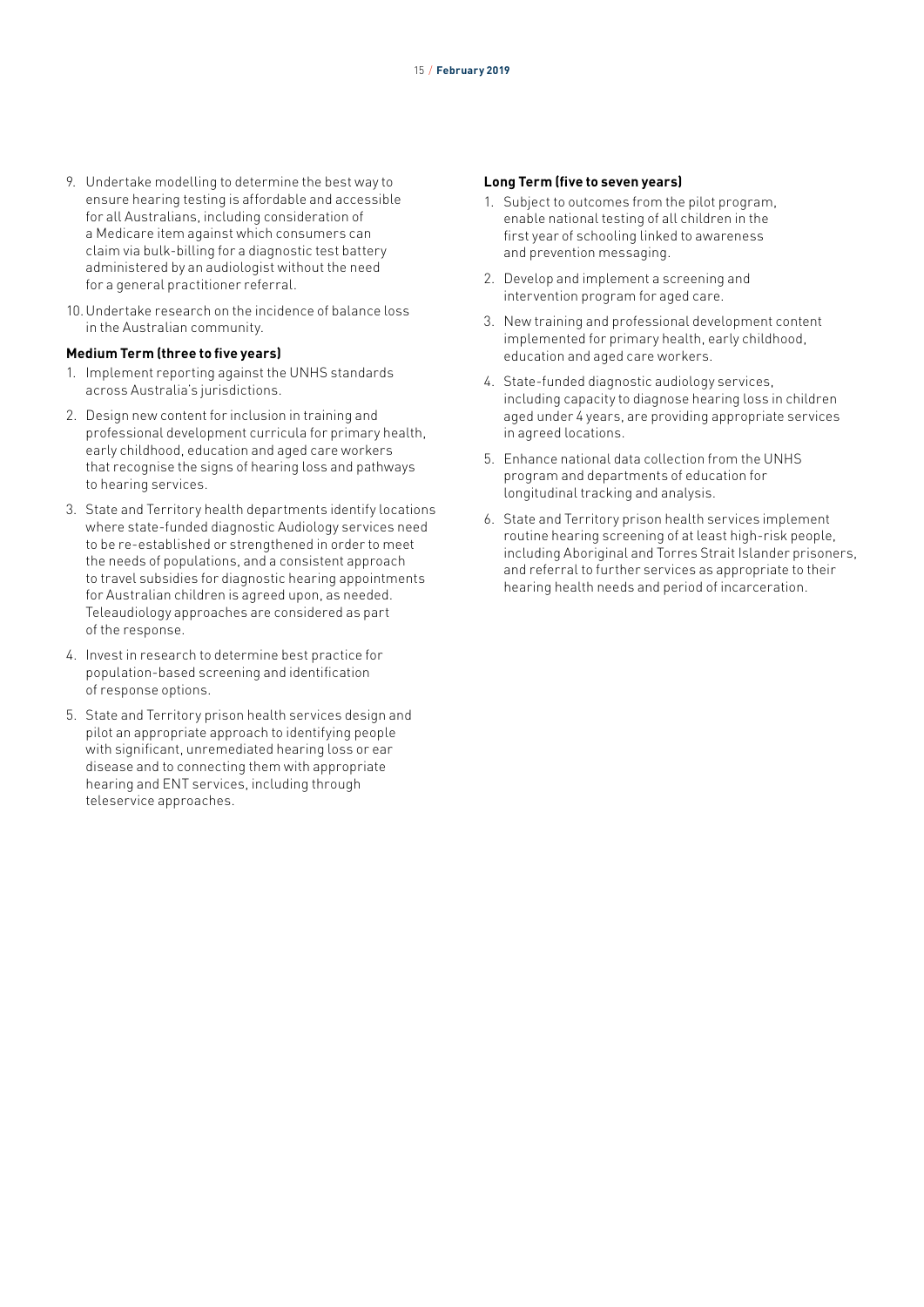## **Providing Support**

Once hearing loss has been detected and diagnosed, many Australians seek technological aids and rehabilitative services and support from the hearing health sector, related service providers, and consumer and parent support organisations.

These services are provided through a number of different programs and supports including the HSP, the NDIS, private health insurance, Medicare items and privately provided services. There are also a range of supports provided outside the health portfolio, including in early childhood, disability services, education, employment, social services and the justice system.

Early intervention services are critical for young children at key stages of language acquisition, both spoken and signed. These need to be supported through the NDIS, particularly to ensure that parents are supported to enable the best outcomes for their children.

The availability of up-to-date and affordable hearing technology is important to ensure that all people who require hearing devices are able to obtain them. Equally important is the availability of post-fitting support. Hearing outcomes are maximised over time which requires an initially intensive program of encouragement, counselling, and device adjustment and may also include longer-term speech and group therapy, social supports and school and return to work programs.

Not only do devices and other supports such as through training, therapy, medication, counselling and mentoring, need to be available and affordable, but people need to know what they can access, how they can access, and be assured of receiving quality and outcomes-focused information and support. User choice is critical — consumers need comprehensive, balanced information and price transparency to help them make informed choices.

Government is a key player in this market as a regulator and funder that seeks to ensure vulnerable Australians can access the hearing technology and support needed. While the NDIS will be a positive step forward for Australia, there will be transition challenges, particularly around service gaps, effective assessment, and inequity between programs.

However, the NDIS only accepts applications from people under the age of 65. In addition, NDIS participants may be funded for a greater range of supports than HSP clients (for example, cochlear implant speech processors for adults over 26). While the NDIS may offer a greater range of funded supports, an adult applicant must have a high level of hearing loss to become a participant in the scheme. This may create a gap in coverage for low income people with mild to moderate hearing loss who are not eligible for either the NDIS or HSP.

Australian research, development, manufacture and service delivery are highly regarded internationally. Innovation and rapid technological change has and can continue to drive both improvements and significant disruption in this domain.

People with hearing loss and balance disorders encounter practical and social problems beyond those experienced by people who have their hearing and balance. This may increase the risk of people with hearing loss developing mental health problems. They may give up interests and activities and this can impact on psychological wellbeing. Hearing loss can have an impact on quality of life and can lead to isolation, anxiety and depression.

The social determinants of hearing health are significant, particularly for Aboriginal and Torres Strait Islander people. It is important that deaf and hard of hearing people have affordable access to health services, including appropriate mental health services.

Care education and information must be balanced, clear and provided in an accessible format for deaf and hard of hearing consumers and parents of deaf children.

## Desired Outcomes

Australians most in need will be supported by government through the NDIS, the HSP , and aged care arrangements to access the hearing technology and supports required.

Australians not eligible for government support will benefit from a competitive and transparent hearing services market that is outcomes-focused and responsive to consumer needs and rapid technological change.

Research and development for new products and approaches to hearing are needs-driven and widely supported, via both funding support and dynamic approaches to adoption.

People with hearing health issues and balance disorders can easily access independent information on supports and services, allowing them to be empowered to make safe and informed choices about their options, and consumers understand the value of pre- and post-fitting care as well as ways to discriminate between devices.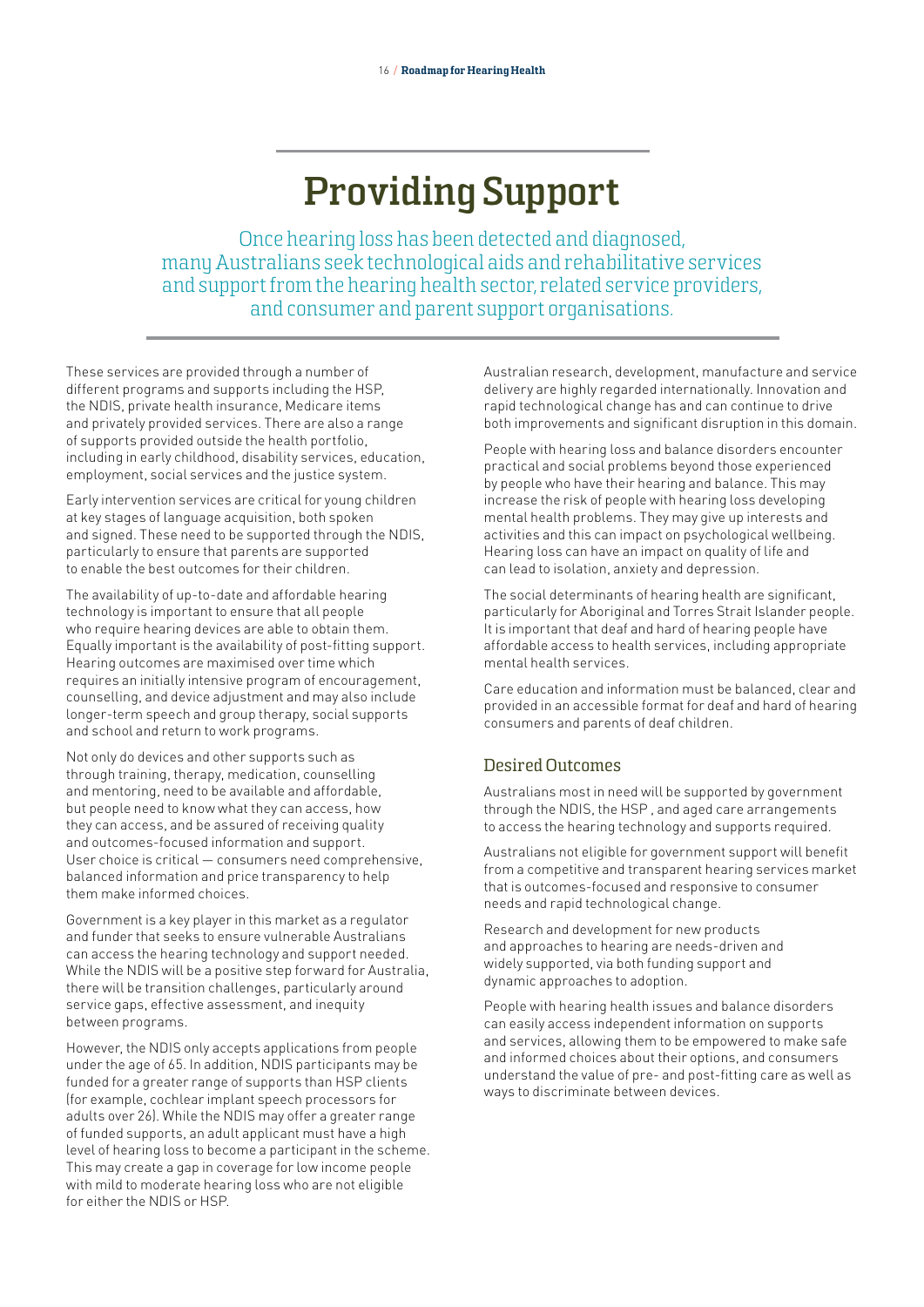### Key Actions

#### **Short Term (next two years)**

- 1. Ensure there is a smooth transition for clients from the HSP to the NDIS, with a particular focus on vulnerable clients currently receiving services through the CSO component.
- 2. Develop and publish through a single, trusted access point key information needed to enable consumers to make informed choices about pathways for gaining support for hearing loss.
- 3. Establish clear expectations for what consumers should receive from service providers, and provide for consumer questions, concerns and redress.
- 4. Communicate this information particularly to parents of deaf children, Aboriginal and Torres Strait Islander children, and vulnerable consumers, their significant others and carers.
- 5. Establish mental health supports as a routine consideration for people who are deaf and hard of hearing by developing a national online register of mental health service providers with specialised training to work with the deaf and hearing impaired.
- 6. Provide additional support for people on low incomes to access hearing health services, for those not eligible for the HSP or the NDIS.
- 7. Extend coverage of the HSP to include cochlear implant speech processors, including addressing the gap in support for people over 26 and particularly those over 65.
- 8. Ensure hearing rehabilitation beyond technology is available for Australian adults who do not currently qualify for either the NDIS or the HSP.
- 9. Make balance assessments and diagnostic hearing assessments by appropriately qualified clinicians more readily available.
- 10.Ensure that technology support, such as hearing loops, for people who are deaf or hard of hearing people is available at critical places such as emergency departments and hospitals more generally.
- 11. Ensure there is access to Auslan interpreting services to enable full participation for people who may not be eligible for the NDIS or other programs such as the Employment Assistance Fund.
- 12.Schools, Universities and TAFEs to develop national benchmark supports for deaf and hard of hearing students.
- 13.Develop a business case for work-related tax deductions for individuals with hearing devices and associated consumables.
- 14.Maintain the CSO of the HSP beyond the mid-2020 transition date for the NDIS.

#### **Medium Term (three to five years)**

- 1. Update digital and electronic methods that support consumer choice as appropriate.
- 2. Introduce additional measures to foster research and development into hearing technology and support.
- 3. Continue to monitor the impact of the NDIS and other reforms that affect access to hearing services.
- 4. Encourage innovation in the hearing sector, including start-ups focusing on communication access and other opportunities to better support those who are deaf or hard of hearing.

#### **Long Term (five to seven years)**

1. Review the provision of hearing devices to ensure transparency, competitiveness and appropriate levels of consumer protection.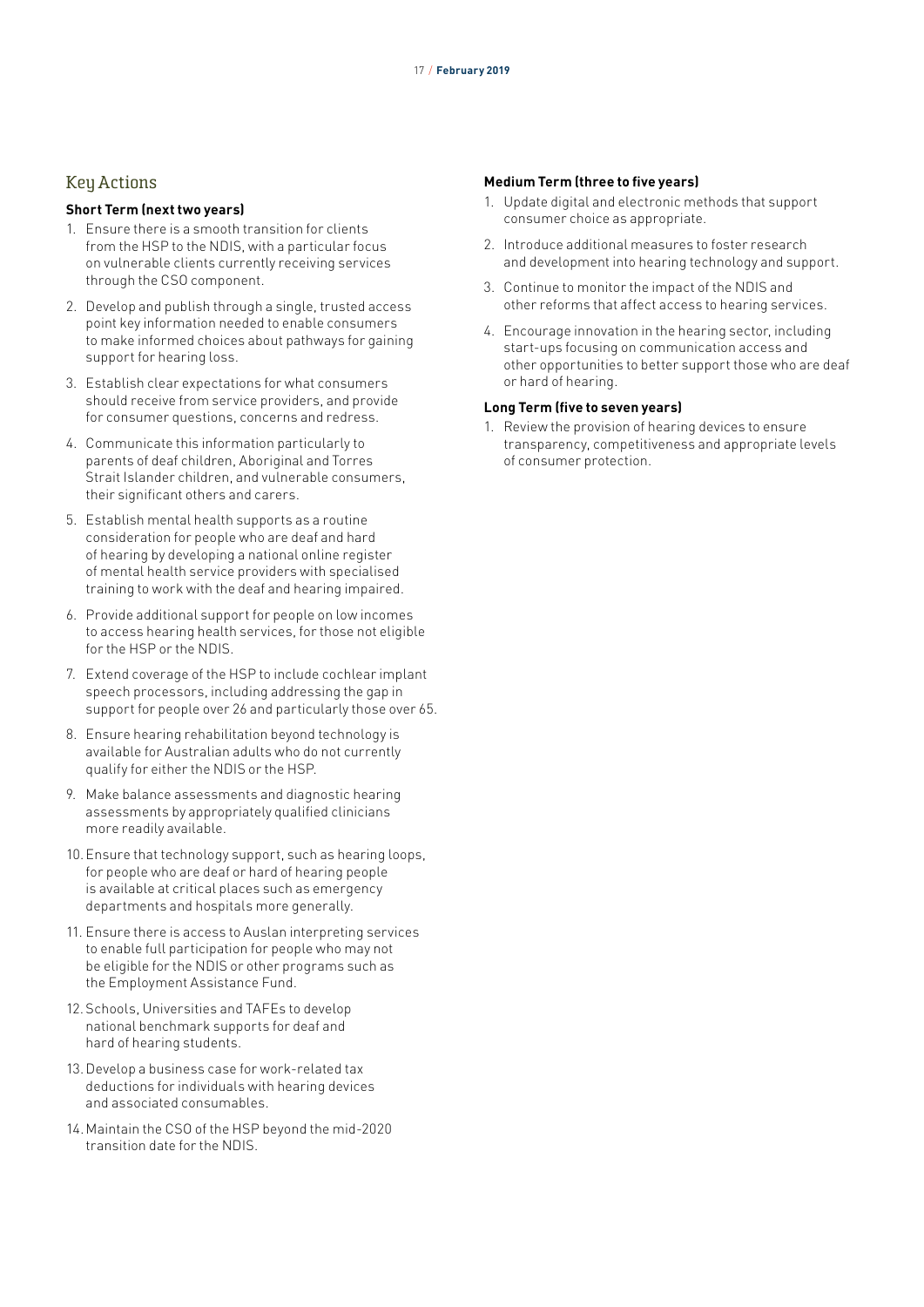## **Enhancing the Sector's Workforce**

Central to Australia's achievements in hearing health and communications equity, and to the future delivery of the Roadmap for Hearing Health, is the availability of an appropriately recognised, trained and qualified professional and volunteer workforce that will meet the demand for quality hearing services and support.

Shortages of regional, rural and remotely-based clinicians, Aboriginal and Torres Strait Islander hearing health professionals, teachers of the deaf, audiometry nurses, and Auslan interpreters are presently known or forecast. A large and often overlooked volunteer workforce make a significant contribution, ranging from individuals caring for family members to volunteers working in aged care or supporting people in regional and remote areas, through to consumer and community groups of all shapes and sizes.

The high level of government engagement in the sector necessitates high quality evidence through wide-ranging data capture and analysis, and high levels of accountability.

Audiologists and audiometrists are key primary health care professionals working in prevention, assessment and non-medical treatment and rehabilitation of hearing and balance disorders, while ENT specialists diagnose and treat diseases of the ear, and carry out medical and surgical treatments for certain types of hearing loss.

Audiologists and audiometrists are not presently required to be registered with the Australian Health Practitioner Regulation Agency framework as their professions are deemed to be of low risk to public safety. However, as audiologists and audiometrists are the front line of primary hearing healthcare, professional and ethical standards of practice and codes of conduct need to be of a high standard, with professional bodies supported to maintain those standards under a self-regulatory framework.

It is not only the audiological-specific workface that requires attention. The audiometry nursing and the wider primary care workforce in many parts of remote, rural and regional Australia suffers from high staff turnover, lack of appropriate training, and failures to adhere to best practice management.

There is a national shortage of Auslan interpreters but despite increased pressure caused by the introduction of the NDIS, there is no strategy to accommodate the increased demand. There is also a poor understanding in the community, among families and in schools and other institutions, of the communication needs of deaf children and those with hearing loss, who often have difficulty expressing their needs.

### Desired Outcomes

- Australia has a highly trained and qualified professional workforce recognising technical skills and knowledge that can meet the demand for a range of hearing health services and the education needs of people who are deaf and hard of hearing.
- The number of Auslan interpreters receiving professional training is significantly increased.
- There are increased numbers of appropriately qualified captioners.
- The numbers of audiometry nurses and Aboriginal and Torres Strait Islander hearing health workers is significantly increased.
- Hearing health best practice is embedded in primary health care, particularly in rural and remote Australia, and effectively interfaces with other health professions, to provide health services to the deaf and hard of hearing and assist them in accessing services and supports.

## Key Actions

#### **Short Term (next two years)**

- 1. Undertake a wide-ranging national workforce, training and skills audit and identify gaps and strategies to address these gaps, including future demand and the kind of workforce that will be needed.
- 2. Determine the future demand for Auslan services and consider possible options, such as incentives, to encourage people to undertake Auslan training.
- 3. Foster a self-regulatory environment with high quality standards and codes of conduct for audiologists and audiometrists. This includes clear information for consumers on any specific expertise an audiologist or audiometrist may have.
- 4. Incentivise hearing health professionals servicing rural and remote areas, particularly Aboriginal and Torres Strait Islander communities.
- 5. Telehealth is made more accessible for hearing healthcare practitioners to provide services to consumers, particularly those living in rural and remote communities.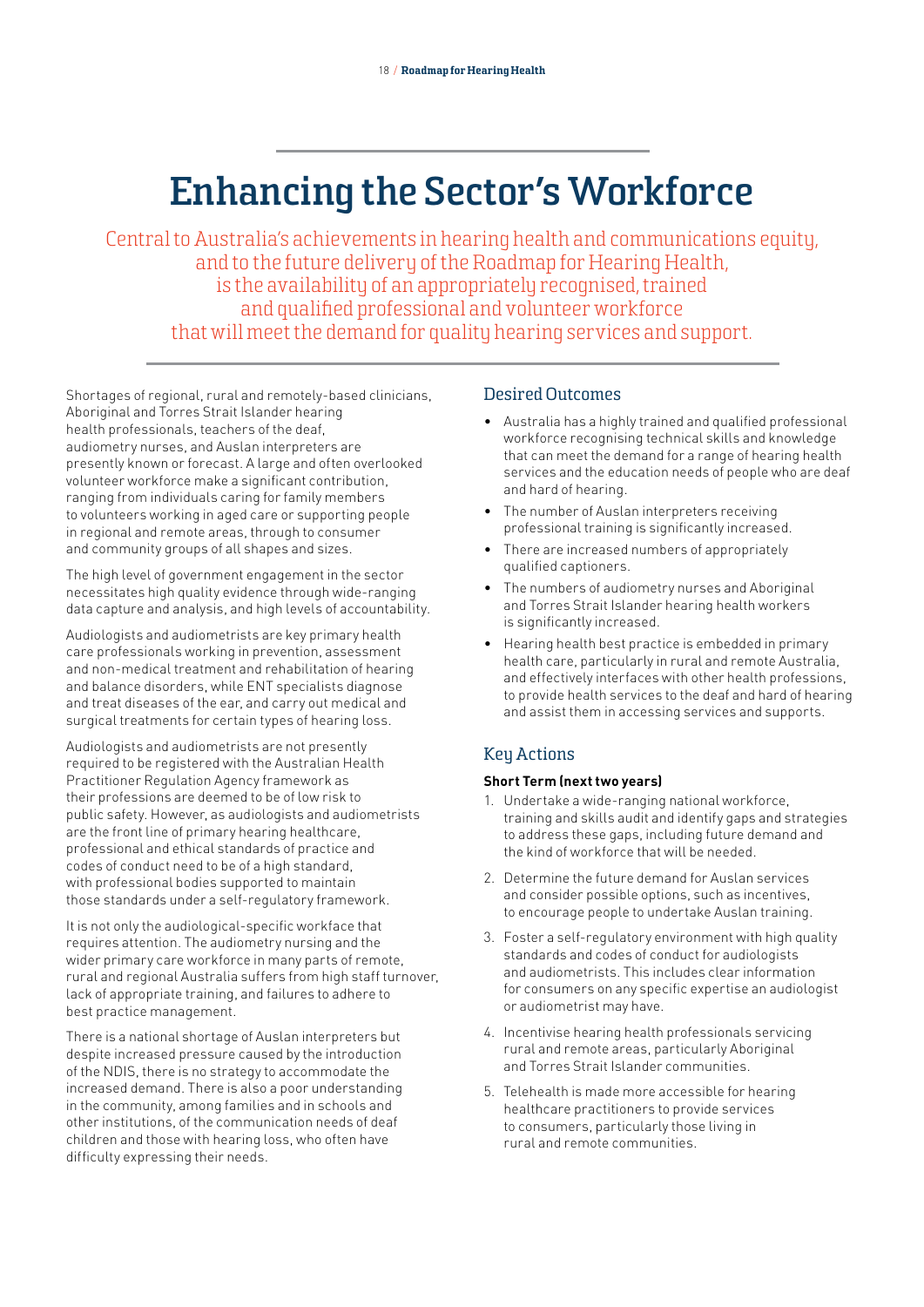- 6. Strengthen the Aboriginal and Torres Strait Islander workforce to deliver hearing health services. This would include support for Aboriginal Health Workers to develop skills in hearing health.
- 7. Ensure that there are sufficient other hearing health professionals to meet demand, particularly teachers of the deaf and nurse audiometrists.
- 8. Develop options to address the shortage of ENT clinicians, particularly in rural and remote regions.
- 9. Publicly recognise the skills and expertise of the workforce.
- 10.Publicly recognise the contribution made by the volunteer workforce, and increase financial assistance provided to community and consumer groups.
- 11. Develop a suite of workforce metrics to inform research and monitoring.

#### **Medium Term (three to five years)**

- 1. Develop and deliver hearing awareness training:
	- for aged care staff, from registered nurses to direct carers and the teams of Quality Surveyors employed by the Aged Care Quality and Safety Commission to monitor aged care facilities.
	- for child care workers, pre-school and school teachers, particularly in regions with a high proportion of Aboriginal and Torres Strait Islander children.
	- for primary health care staff, particularly Aboriginal and Torres Strait Islander health workers and other health professionals in rural and remote areas.
	- for justice and education sector agencies to ensure they have in place strategies that support people with hearing loss being identified early and supported to gain equitable access to appropriate services.
- 2. Improve support to deaf and hard of hearing people with mental health issues by training:
	- mental health professionals about hearing loss and deafness.
	- Auslan interpreters on medical terminology associated with mental health services.
- 3. Enable more tertiary education and training places and encourage measures to promote the hearing and education professions to enhance the workforce pipeline and undertake continuing professional education.

- 1. Enhance the workforce regulatory framework to ensure consistent high professional and ethical standards are applied across the hearing professions.
- 2. Foster mandatory accreditation of hearing services through a quality and assurance agency that includes workforce in its remit.